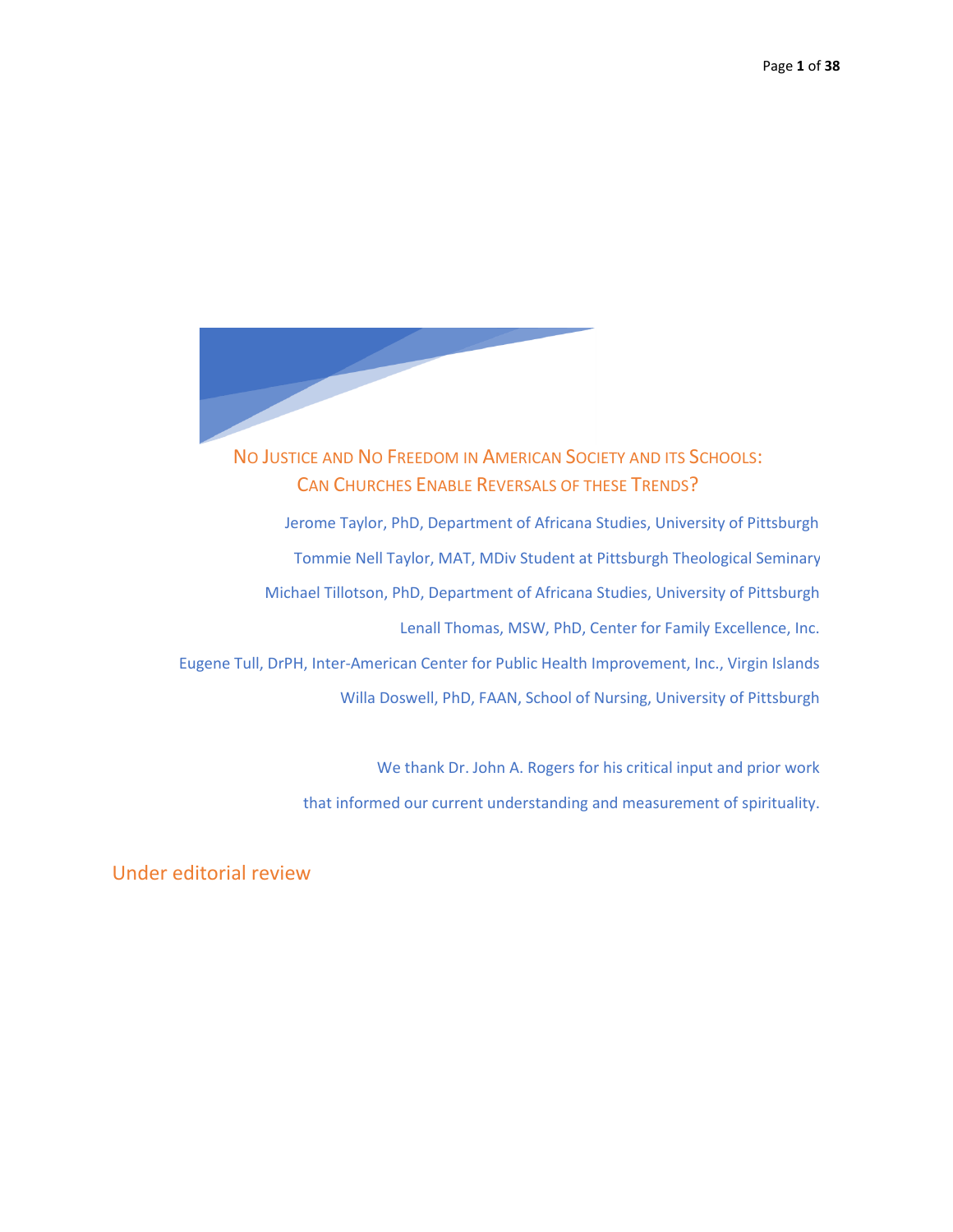# **Table of Contents**

| <b>Abstract</b>                                                                      | 3  |  |
|--------------------------------------------------------------------------------------|----|--|
| <b>Introduction: America's Problem with Justice and Freedom</b>                      |    |  |
| <b>Documentation</b>                                                                 | 4  |  |
| Origin                                                                               | 7  |  |
| Methods: Proposed Remedy-Africana Justice and Freedom Theory and Praxis              | 9  |  |
| <b>Results: Application of Africana Theory and Praxis to Six Educational Reforms</b> | 12 |  |
| Case 1: Nationally Initiated, State Supported                                        | 13 |  |
| Case 2: Nationally Initiated, Church Supported                                       | 14 |  |
| Case 3: Church Initiated, District Supported                                         | 15 |  |
| Case 4: Church Initiated, District Supported                                         | 17 |  |
| Case 5: Church Initiated, Community Supported                                        | 18 |  |
| Case 6: Church Initiated, Church Supported                                           | 19 |  |
| Discussion: Enabling Justice and Freedom under Church Leadership                     | 24 |  |
| <b>References</b>                                                                    | 29 |  |
| <b>Exhibits</b>                                                                      | 33 |  |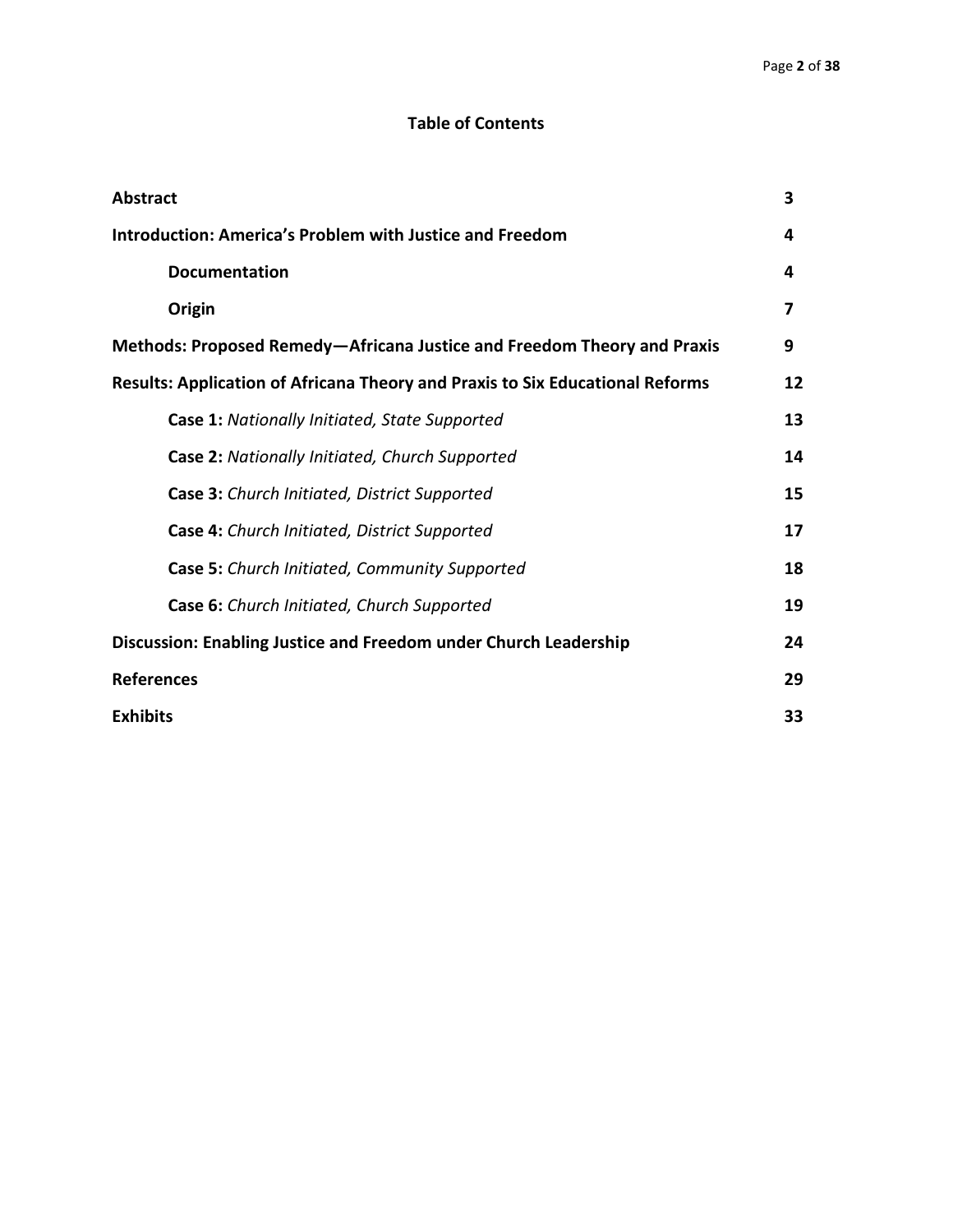Page **3** of **38**

#### **Abstract**

Defining Justice in terms of equitable outcomes and Freedom as fair access to America's fountains of opportunity, we find that America has failed abjectly on both standards. Currently and historically, Justice has not reigned and Freedom has not rung in a normative sense for Blacks of any age during any period of time in America. We examine the origin and unfolding of this American travesty which we note has been problematic ongoingly for the leadership of secular and religious communities. To address this conundrum, we introduce our Justice and Freedom Theory and Praxis, bACED on more than 42 years of scholarship in Africana Studies, to answer this foundational question: What can be done to accelerate the achievement of Justice and Freedom in America? We answer this question by introducing and illustrating four critical components of our evolving theory and praxis: **A**cknowledging which details how problems of Justice and Freedom must be contextualized historically and currently; **Certifying** which introduces normative standards that enable the achievement of Justice and Freedom; **E**mpowering which identifies the three types of leadership that must be trained in ways and means of enabling Justice and Freedom; and **D**issemination which identifies standards and procedures for sharing successful Justice and Freedom policies and practices. We then examine whether this theory of Justice and Freedom (*ACED*, pronounced 'aced') can inform the design and implementation of policies and practices that accelerate the attainment of Justice and Freedom in school and church settings. We compare the Justice and Freedom achieving performance of six applications that vary in the extent to which these reforms have 'aced' it.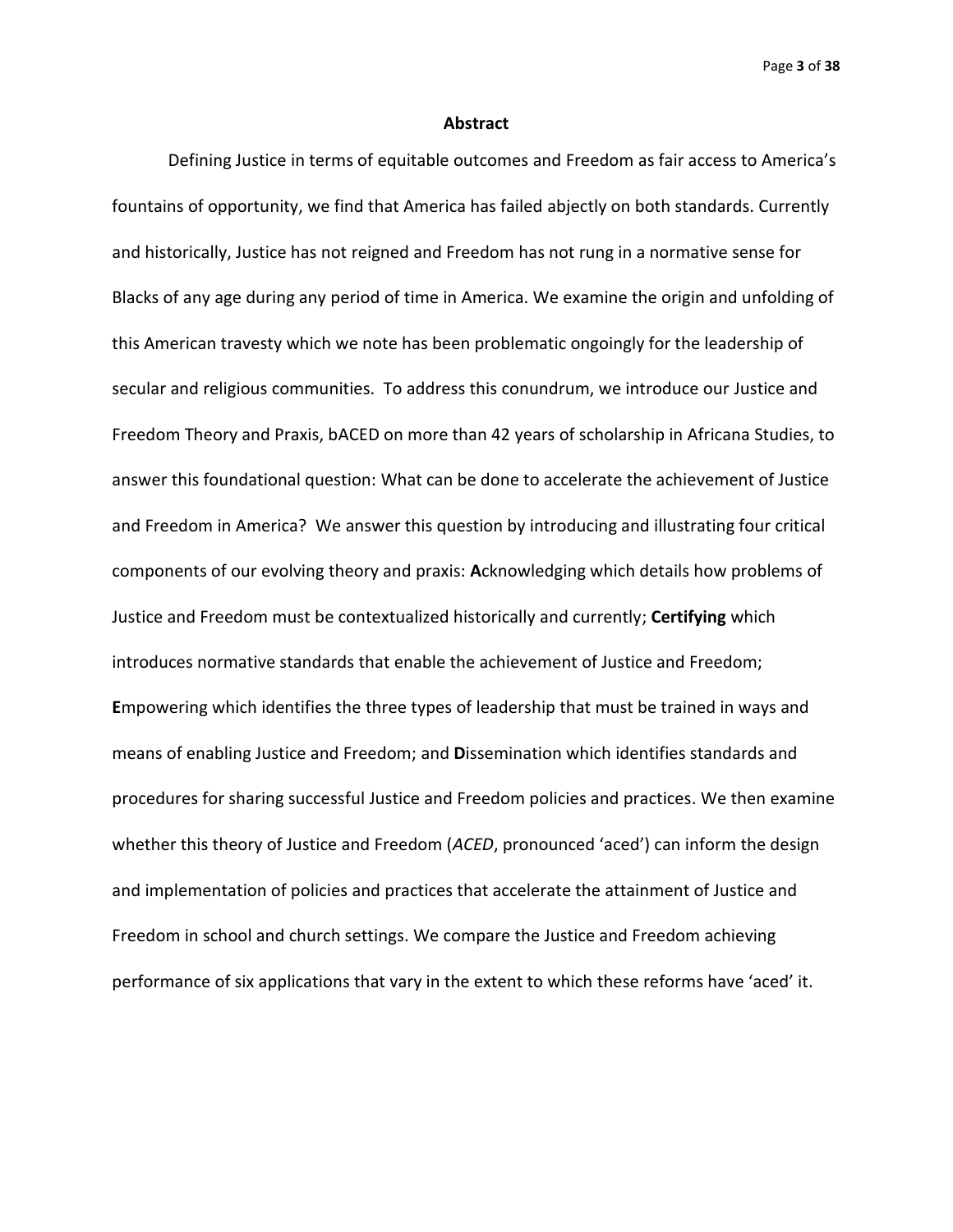# **Introduction: America's Problem with Justice and Freedom**

# **Documentation**

**Failures in Justice.** By justice we mean the achievement of racial equity, our standard here issuing from sacred as well as secular texts (Gen 1:27 and Declaration of Independence, 1776, respectively). For purposes of illustration, we consider the ratio of Black over White achievement proficiencies in reading and math. Where this ratio is 1.0 which would correspond to an equity estimate of 100%, we would say that Justice (Equity) has been achieved from the perspective of sacred and secular texts. $1$ 

According to the 2018-2019 report of NAEP scores releACED by the National Center on Educational Statistics on 8th graders the Black over White equity ratio in reading is 35% (15/42 x 100) in math and 22% (7/32) in reading, each falling dramatically short of our equity standard by 63 and 78 percentage points, respectively. Are we now heading in the right direction? The answer appears to be 'no'. Hanushek (2016), senior fellow at the Hoover Institution at Stanford University, estimates that if the Black-White achievement gap continues to close at the same rate it did over the period 1973-2013, it would be roughly two and a half centuries before this racial gap closes. In reading, Professor Hanushek predicts that if the achievement gap continues to close at the same rate it has over the period 1973-2013, it will take roughly one and a half centuries before this racial achievement gap closes. Can you imagine the irreputable harm to Black children and their communities if we waited this long to close achievement gaps?

 $1$  Although we have chosen for subsequent application an example from the field of education, the approach recommended here could apply to any metrical domain across racial, ethnic, sexual, socioeconomic, cultural, or religious groups in America and beyond.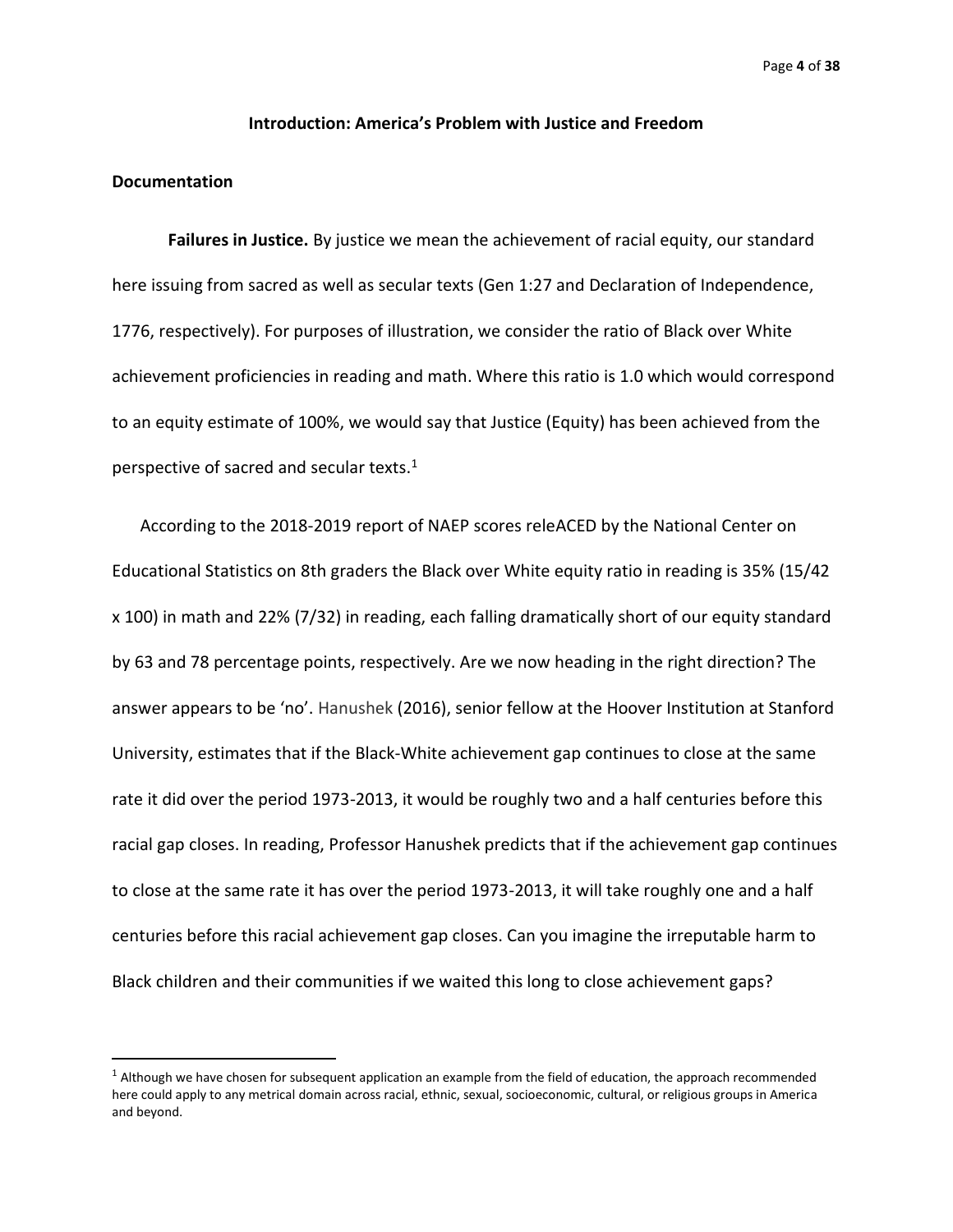Page **5** of **38**

**Failures in Freedom.** By freedom we mean fair and unfettered access to the nation's fountains of opportunity—educational, economic, and occupational being the most conventional markers.

Insert Figure 1 about here

\_\_\_\_\_\_\_\_\_\_\_\_\_\_\_\_\_\_\_\_\_\_\_\_\_\_\_\_\_\_\_\_\_\_\_\_

\_\_\_\_\_\_\_\_\_\_\_\_\_\_\_\_\_\_\_\_\_\_\_\_\_\_\_\_\_\_\_\_\_\_\_

We evaluate access percentages in Figure 1 against a cultural null of 60%, the valuation of each Black slave as stipulated for representation and taxation purposes in America's 1787 Constitutional Convention. Although the valuation here was for political and economic purposes, we believe that this three-fifths or 60% 'standard' may also approximate then and now the nation's unselfconscious appraisal of Black relative to White life in America. Currently, only Access Indicator 1 under Education exceeds this cultural null—the minimum cut point for assuring the nation we have pressed and shrugged our way beyond egregious and enduring political constructions of Black Other legislated nearly 331 years ago. Presently, however, our nation's attainment of fair and unfettered access is generally closer to the Cultural Null Line than it is to the Full Access Line. From these profiles of freedom delayed and denied, we conclude that our nation's fountains of opportunity remain deeply and sinfully colorized—not sufficiently removed from 'colored only' or 'White only' signs once shamefully littering public places below the Mason-Dixie Line.

**Logical Combinations.** Here we examine four logical combinations of Justice and Freedom.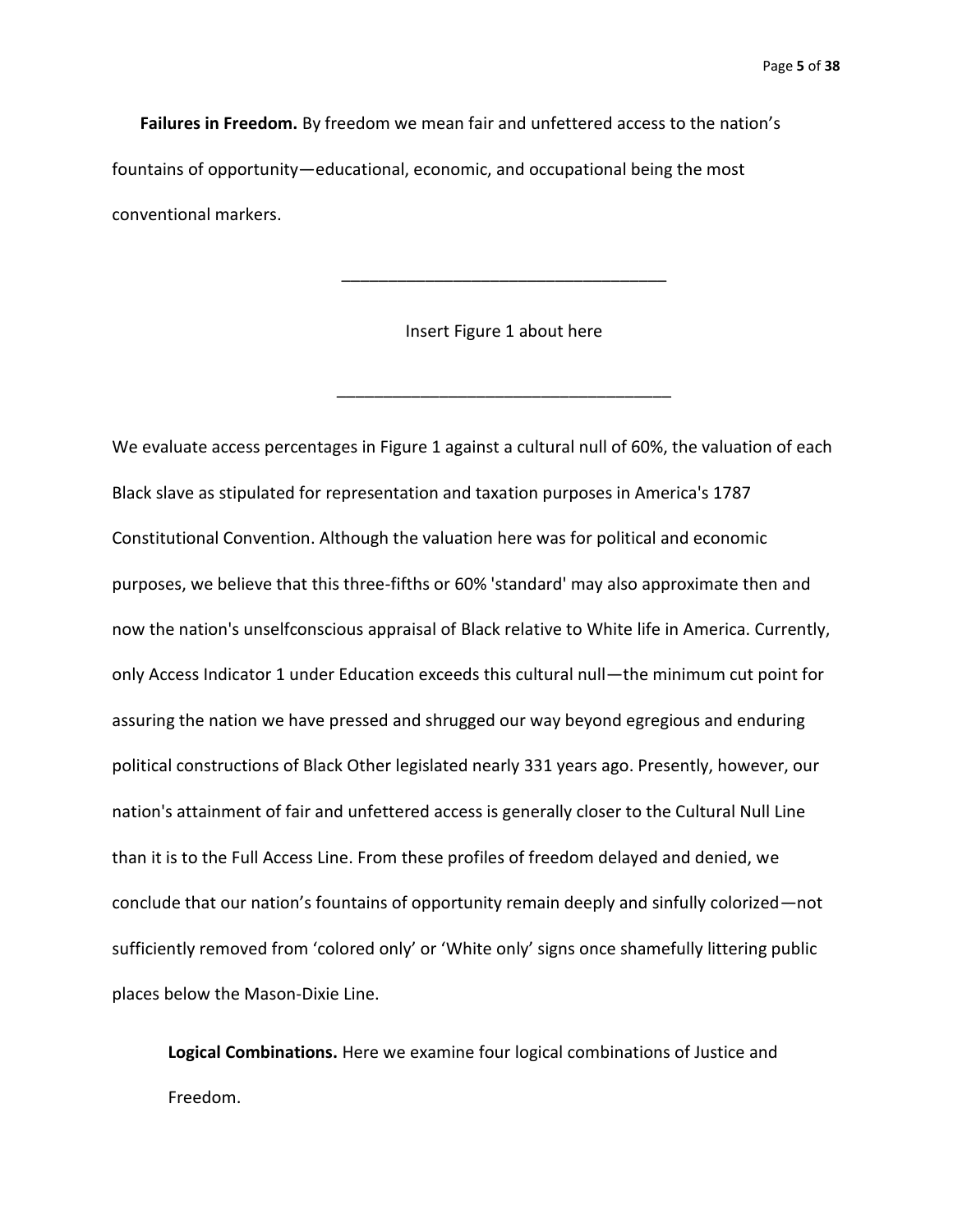Page **6** of **38**

*1.* Both Justice (Equity) and Freedom (Access) prevail. This *Justice and Freedom Standard (JFS)* is fully consonant with biblical texts and founding documents. In our educational example, achievement gaps are eliminated *and* Blacks have fair and unfettered access to (a) the nation's educational, economic, and occupational fountains of opportunity and (b) public and private service sectors that enable physical, mental, familial, social, and environmental wellbeing. For JFS, then, Justice reigns and Freedom rings<sup>2</sup>.

*2*. Justice (Equity) prevails without Freedom (Access). Behavioral economists routinely find that Blacks with identical educational histories, experience backgrounds, and prior performance ratings as Whites (Equity) are less likely to receive an initial interview, promotion consideration, or equal pay (Freedom). Case 3 *Justice Alone Standard (JAS)* affirms the familiar wisdom of Black parents: *You have to be twice as good to receive half as much.* For JAS, Justice reigns but Freedom does not ring.

*3*. Freedom (Access) prevails without Justice (Equity). Applications of this *Freedom Alone Standard (FAS)* have been challenged by local policies, national opinion, or court injunctions at state or federal levels. However supportable and desirable, affirmative action or preferential treatment policies and practices may enable access without compelling evidence of Justice attainment (Equity). For *FAS*, Freedom rings although Justice may not reign<sup>3</sup>.

*4*. This Neither Justice nor Freedom Standard (NJNFS) is more descriptive of life in America historically and currently than any prior set of combinations of Justice and Freedom.

<sup>&</sup>lt;sup>2</sup> In evaluating the overall growth and development of nation states, we are in full agreement with the recommendation of Graham, Laffan, Pinto (2018) to include metrics of well-being. We expect national well-being will follow the ordered set (JFS>JAS>FAS >NJNFS) which would affirm our expectation that the well-being of a nation is determined by the level of Justice and Freedom served by that nation.

*<sup>3</sup>* Adam Harris (2018), in his analysis of the latest court challenge at Harvard University, suggests that preferential admissions motivated by Affirmative Action policies may soon be coming to an end in America.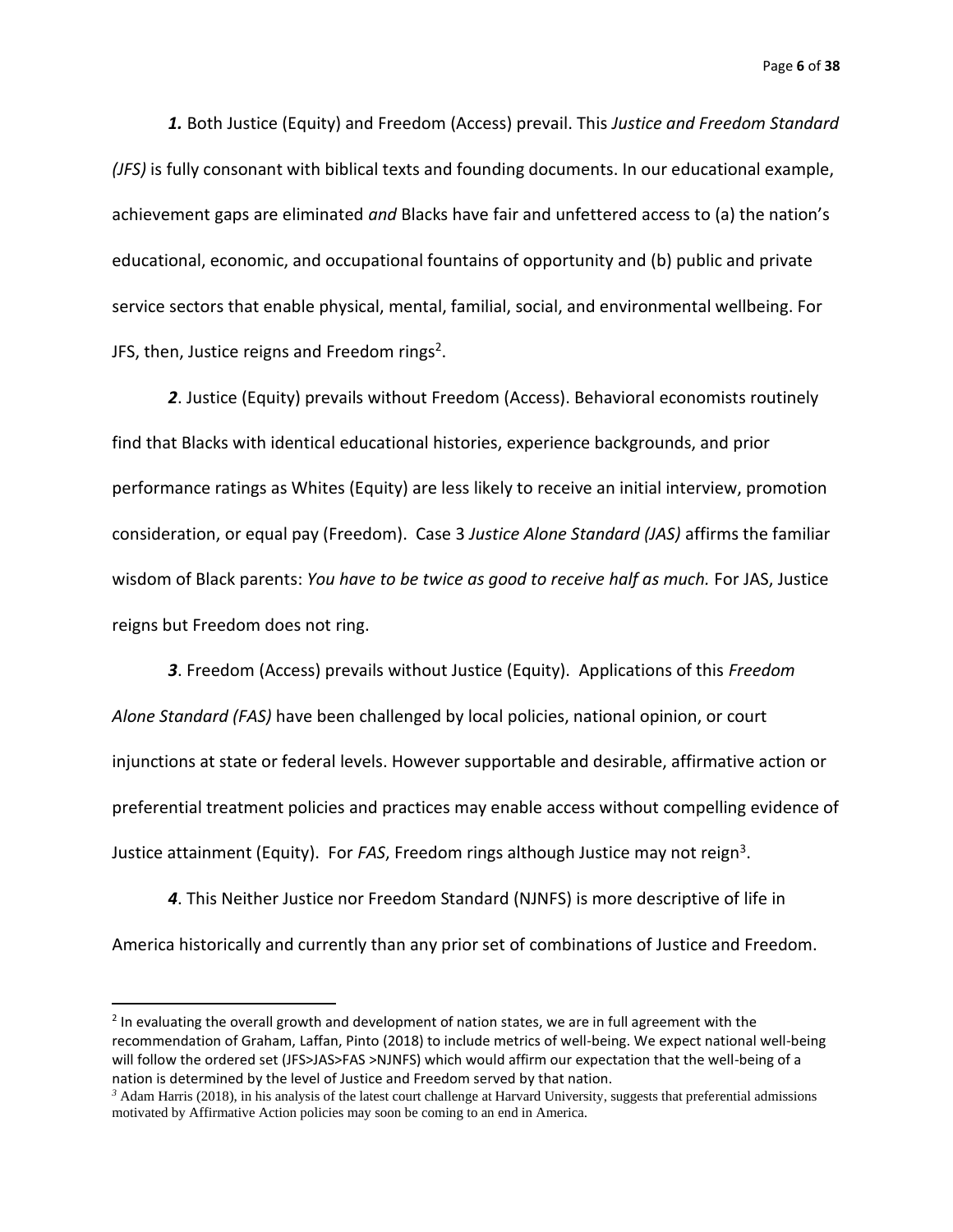Page **7** of **38**

Under NJNFS neither Justice nor Freedom is served. This inaugural and continuing position of our nation is an egregious violation of the Genesis narrative (*God created man in his image…male and female created he them,* Genesis 1:27) and one of our nation's founding documents (*all men are created equal*, Declaration of Independence, 1776).

Insert Figure 2 about here

\_\_\_\_\_\_\_\_\_\_\_\_\_\_\_\_\_\_\_\_\_\_\_\_\_\_\_\_\_\_\_\_\_\_\_\_

\_\_\_\_\_\_\_\_\_\_\_\_\_\_\_\_\_\_\_\_\_\_\_\_\_\_\_\_\_\_\_\_\_\_\_

Figure 2 provides a theoretical summary of how JFS (#1), FAS (#2), JAS (#3), and NJNFS (#4) are likely to enable the recovery and transformation of challenged neighborhoods and communities. In general, we expect that level of transformation will correspond to the ordered set (JFS>JAS>FAS >NJNFS). But where does our nation's default position NJNFS come from?

### **Origin**

The historical and contemporary default position of our nation issues from cumulative denials of Justice and Freedom sustained by formal and informal political, social, and cultural policies and practices: 123 years of The Maafa which we estimate covered the period of kidnapping, incarcerating, shipping, and selling Africans at ports of designation followed immediately by 246 years of chattel slavery, and 151 years of Black Codes and Jim Crow. And for 401 years, from first 'arrival' (1619) to this moment (2020), Blacks have been exposed continuously to and victimized by racist stereotyping and racial discrimination. By our reckoning, then, from The Maafa to current times, Blacks in America have been exposed to and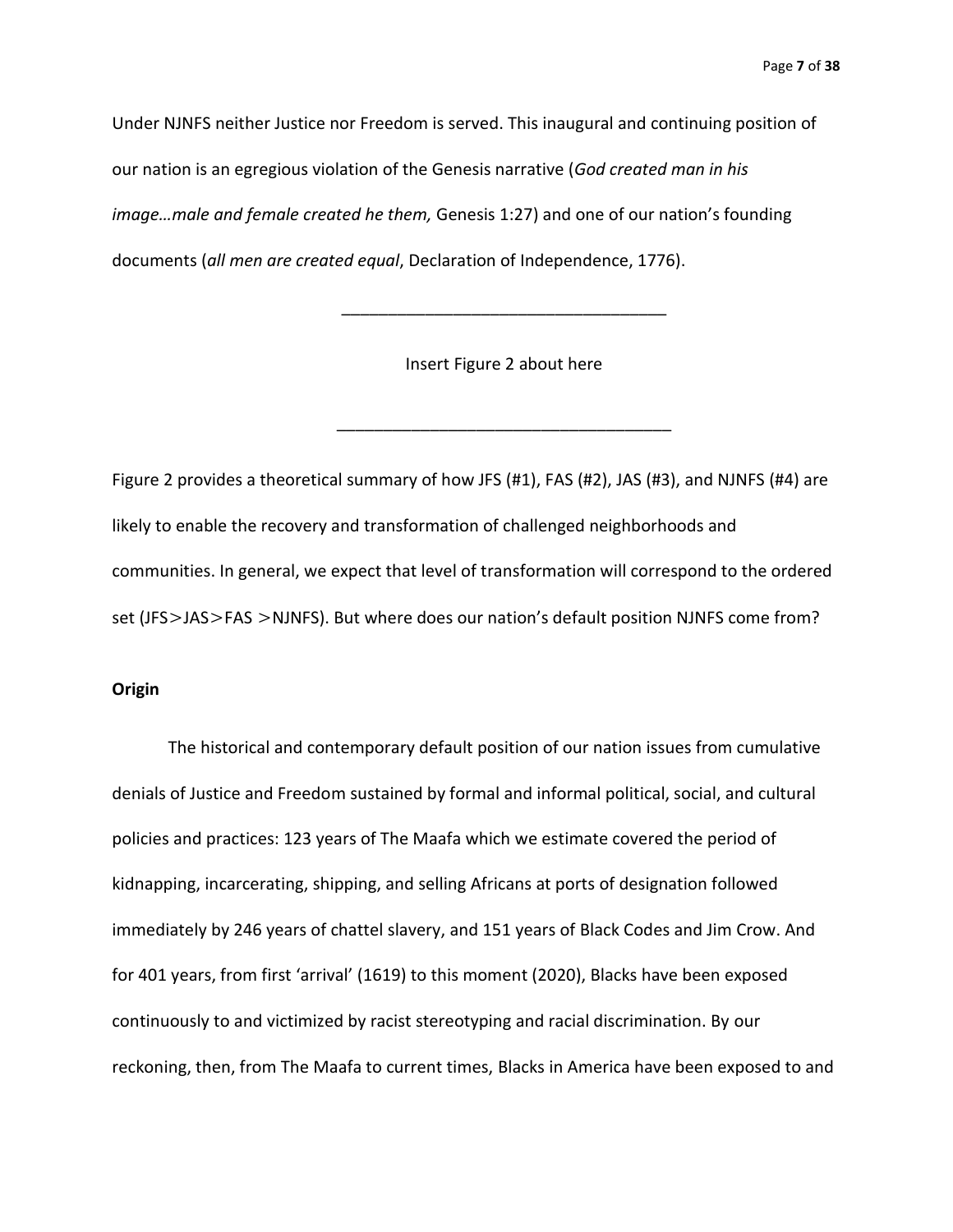harmed by more than 917 oppression years  $(123 + 246 + 151 + 246 + 401)$ . Although these considerations might be helpful in accounting for why America previously and currently remains in default (NJNFS) by sacred and secular standards (Tillotson, 2011), does this oppression history really matter? Is it consequential?

Insert Figure 3 about here

\_\_\_\_\_\_\_\_\_\_\_\_\_\_\_\_\_\_\_\_\_\_\_\_\_\_\_\_\_\_\_\_\_\_\_\_

\_\_\_\_\_\_\_\_\_\_\_\_\_\_\_\_\_\_\_\_\_\_\_\_\_\_\_\_\_\_\_\_\_\_\_

Based on millions of participants who have taken the racial implicit attitudes test through online centers located at Harvard, Washington, other universities, and from their own homes or work sites in America, *nearly 80 percent of White and nearly 50 percent of Black adults identify with pro-White and anti-Black attitudes—*even among those self-identifying as political activists or bias free (Banaji, & Greenwald, 2013; Banaji & Heiphetz, 2010; & Goff, Eberhardt, Williams, & Jackson, 2008; Taylor & Kouyaté, 2013). Published studies show that American, Caribbean, and African Blacks who internalize these stereotypes are at higher risks of obesity, metabolic dysfunctions, cardiovascular disease, and type 2 diabetes along with elevated levels of depression, anxiety, stress, and hostility linked to problematic styles of coping—denial, avoidance, fatalism, escapism, and addictive behaviors (Tull & Chambers, 2001; Tull. Sheu, Butler, *et. al*., 2005; Tull, Wickramasuriya, Taylor, *et al.,* 1999).

From research findings in America, Blacks who identify with these stereotypes report lower educational, income, and occupational attainment (Murrell, 1989), and they commit more serious Black-on-Black crimes (Terrell & Taylor, 1980), consume more alcohol (Taylor &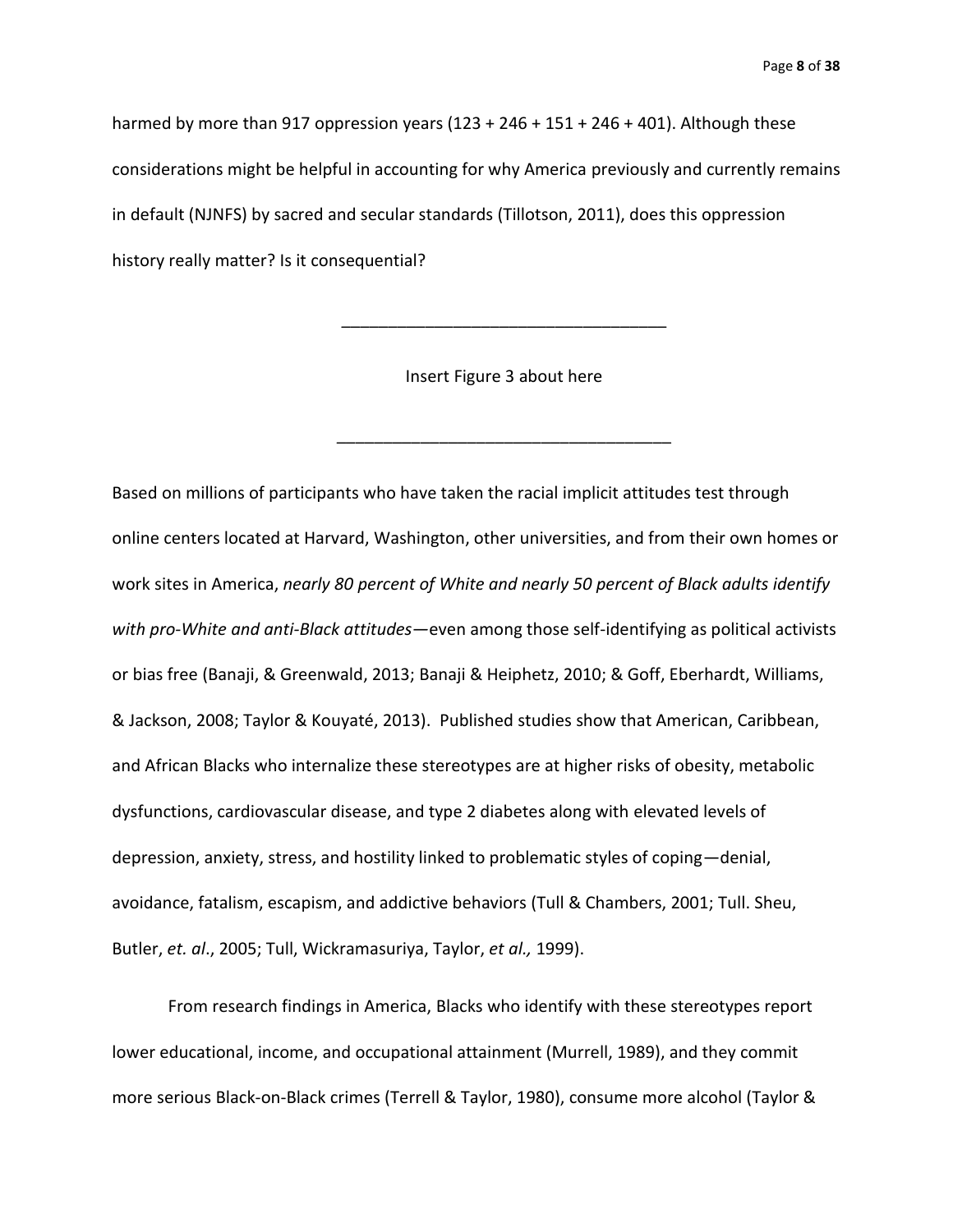Page **9** of **38**

Jackson, 1990), report more depressive and anxious symptoms (Taylor, Henderson, & Jackson, 1991) as well as more marital dissatisfaction (Taylor, 1990) and troubled relationships with other Blacks (Taylor & Rogers, 1993). Finally, we note from a large-scale national study of communities where explicit White racist attitudes abound that Blacks *and* Whites have elevated death rates due to circulatory diseases (Leitner, Hehman, Ayduk, *et al.,* 2016). It would appear, then, that racist attitudes whether internalized by Blacks or Whites or by Blacks and Whites carry negative consequences for the sanctity of life Black and White (*cf*. Spanierman & Hepner, 2004).

We conclude that our national history formatively underlying ambient and internalized expressions of racial stereotypes are consequential for the mental, physical, social, familial, and educational health of Blacks on the Continent and in the African Diaspora and for perpetrators of racist ideology as well. In general, denying another's humanity is consequential for victim as well as perpetrator.

## **Methods: Proposed Remedy—Africana Justice and Freedom Theory and Praxis**

Over more than 42 years at the University of Pittsburgh, Black Studies as it was called originally and Africana Studies as it is named now has attracted scholars from the discipline itself along with scholars from the humanities, education, nursing, public health, social sciences, and natural sciences. Over the last 42 years, these scholarly traditions, under the leadership of Africana Studies, have contributed in unique, exciting, and complementary ways to what we now refer to as Freedom and Justice theory and praxis driven by four complementary components, each directed toward enabling Justice (equity in outcomes) and Freedom (fair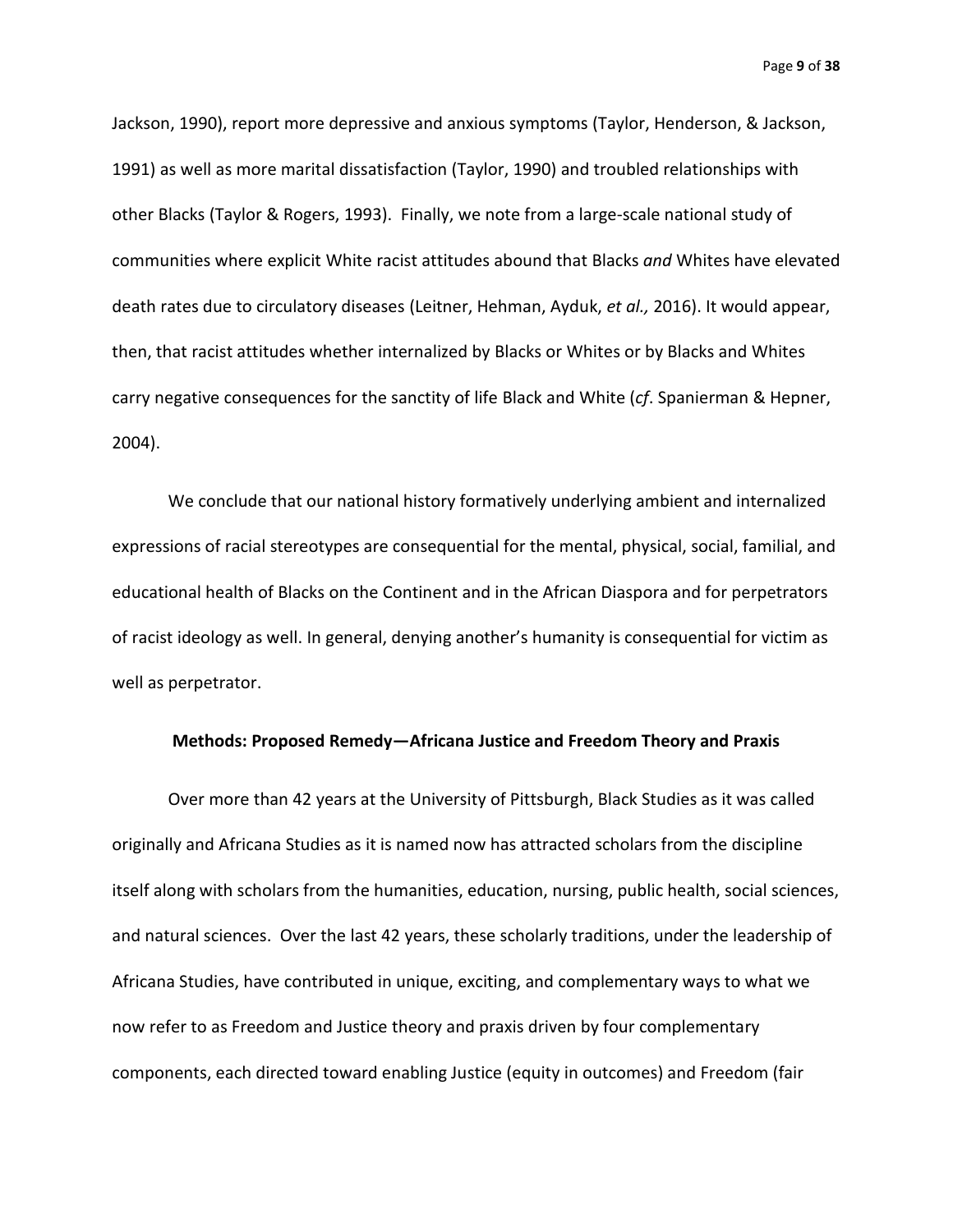Page **10** of **38**

access to opportunity and service structures or systems that enable life, liberty, and the pursuit of happiness) even in unjust and unfair places. Four constructs underlie our theory for attaining Justice and Freedom: Acknowledging, Certifying, Empowering, and Dissemination.

*Acknowledging*: Utilizing personal, local, state, national, and global costs of racism or other forms of oppression along with identifying rewards and advantages linked to reductions in racism and other forms of oppression to mobilize and sustain the drive toward Justice (Equitable Outcomes) and Freedom (Fair Access to the nation's fountains of opportunity). Our study of the rise or fall of local, national, and international social movements led us to the following conclusion: movements stressing social costs of injustice but not social rewards of justice or movements stressing social rewards of justice but not social costs of injustice were less successful than movements which stressed both the social rewards of justice and social costs of injustice. Movements consistent with this conclusion tended to be more sustainable and effective over time.

*Certifying*: Enabling theoretically grounded and empirically supported policies and practices that accelerate movement toward Justice and Freedom. On the theoretical side, we have found that five norms accelerate the attainment of Justice and Freedom: (1**)** Worldview belief that *I am my brother's and sister's keeper;* (2) Adaptive—capacity to succeed under difficult circumstances; (3)  $V$ alues—identification with seven core values (Love and Respect,</u> Interpersonal Skills, Learning Orientation, Self-Confidence, Self-Persistence, Self-Esteem, and Self-Reliance); (4) Emancipation--rejection of racist, sexist, classist or other forms of oppression; and (5) Spirituality—hopeful, grounded, and transformed. We have found that instructional policies and practices that are *WAVES* Compliant accelerate closures and reversals of racial and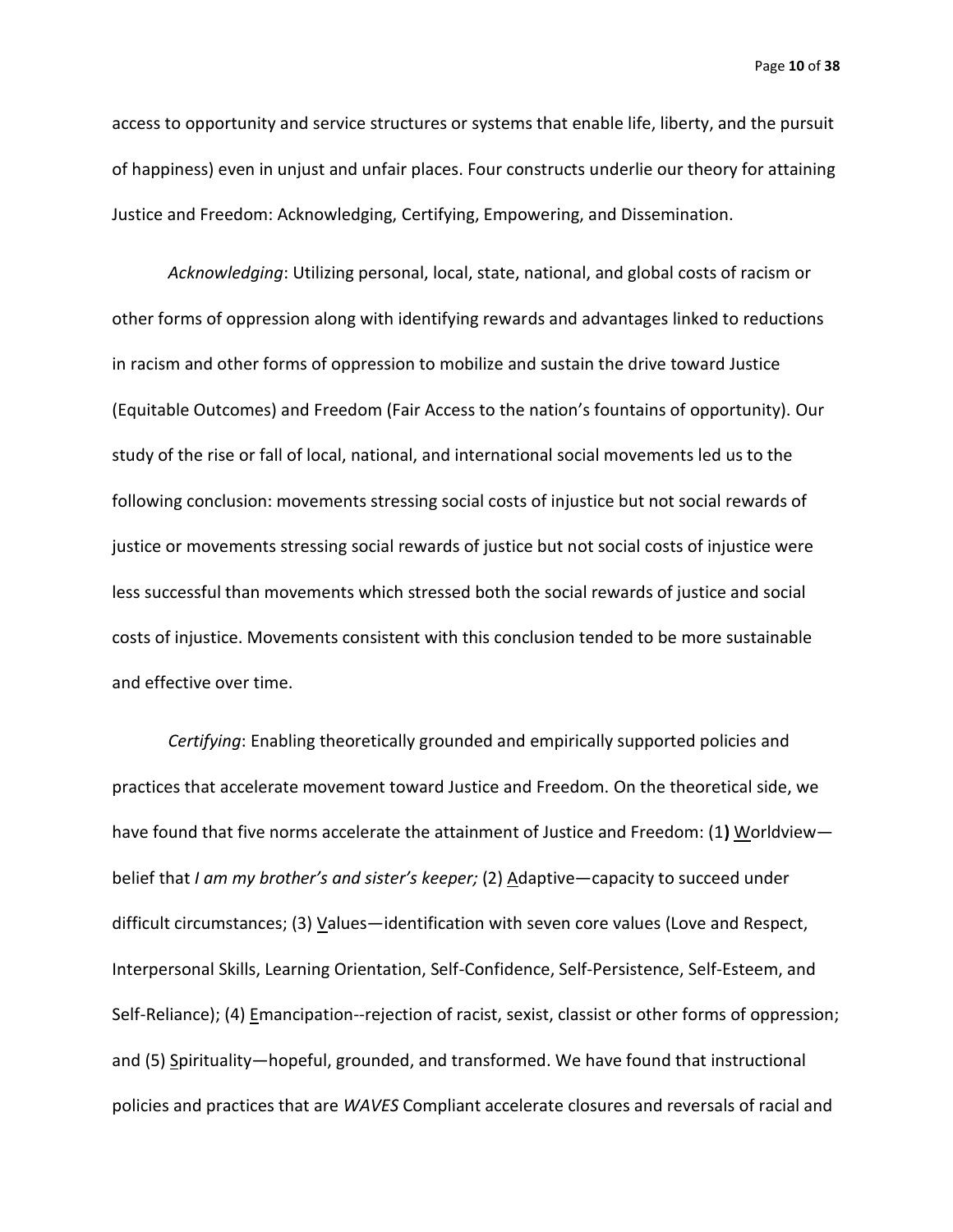Page **11** of **38**

socioeconomic achievement gaps in reading, math, and science in schools located in poor predominately Black neighborhoods and communities (Taylor, Kyere, and King, 2018).

*Empowering*: Training and certifying reputational, positional, and decisional leaders in how to enable and sustain gap-closing policies and practices over the short-run and long-haul. First is the challenge of identifying types of leadership needed to initiate and sustain the drive toward Justice and Freedom. From our study of social movements local to international, we have concluded that three leadership types are necessary: decisional, positional, and reputational. Decisional leaders hold or control the purse needed to sustain drives toward Justice and Freedom. School administrators with board and staff support must be at the table for educational reform. Positional leaders who hold social or political offices with recognized standing and influence must be at the table. Reputational leaders, recognized grassroot leaders who have lived with negative implications of failed achievement, must also be at the table. After selecting decisional, positional, and reputational leaders, we *strongly* recommend their initial training and certification in policies and practices that accelerate the achievement of Justice and Freedom. This training should (a) introduce metrics which provide ongoing indication of how well adapted policies and practices are accelerating closures and reversals of achievement gaps; (b) introduce policies and practices with prior record of accelerating achievement gap closures in reading, math, and science; (c) identify how the quality of gapclosing policies and practices will be monitored ongoingly; (d) specify plans for improving the quality with which gap-closing policies and practices are implemented; (e) identify and report on relationship between (c) and (d) and gap-closing indicators; and (e) convene annual meeting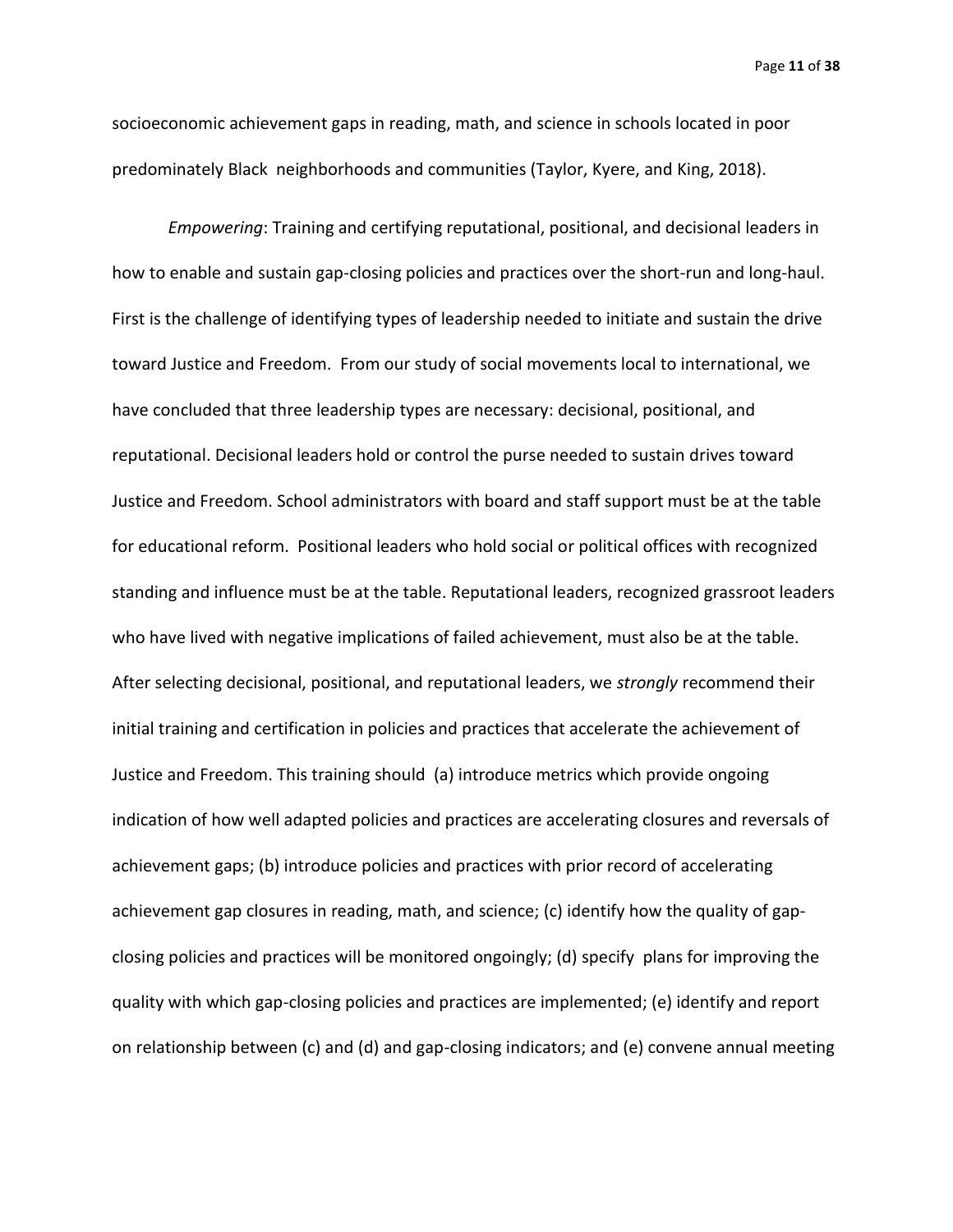Page **12** of **38**

where (a) through (d) are reported along with planned revisions for enhancing the attainment of Justice and Freedom the subsequent year.

*Disseminating:* Designing a virtual community of users to support initial and ongoing monitoring of (a) the timeliness with which Justice and Freedom enabling policies and practices are implemented; (b) the quality with which Justice and Freedom enabling policies and practices are implemented; and (c) teacher responsiveness to recommended online resources or expert advisement designed to improve quality of implementation where indicated.

Finally, when components *ACED* are implemented at a high level (75 percent or higher), we say we have '*aced*' it, that is, we have put in motion policies and practices that enable Justice and Freedom even in unjust and unfair places. Figure 4 provides an overview of how our theory enables Justice and Freedom even in unjust and unfair places.

Insert Figure 4 about here

\_\_\_\_\_\_\_\_\_\_\_\_\_\_\_\_\_\_\_\_\_\_\_\_\_\_\_\_\_\_\_\_\_\_\_

#### **Results: Application of Africana Theory and Praxis to Six Educational Reforms**

\_\_\_\_\_\_\_\_\_\_\_\_\_\_\_\_\_\_\_\_\_\_\_\_\_\_\_\_\_\_\_\_\_\_\_\_

Based on our review of educational reforms, we identified two common dimensions which organized our review and evaluation. In the first, we asked who initiated the reform and in the second who supported the reform? Of course we were unable to provide an exhaustive review of all reforms answering to these two questions, but we did want to provide an engaging sample of reforms answering to both questions that were committed in their mission and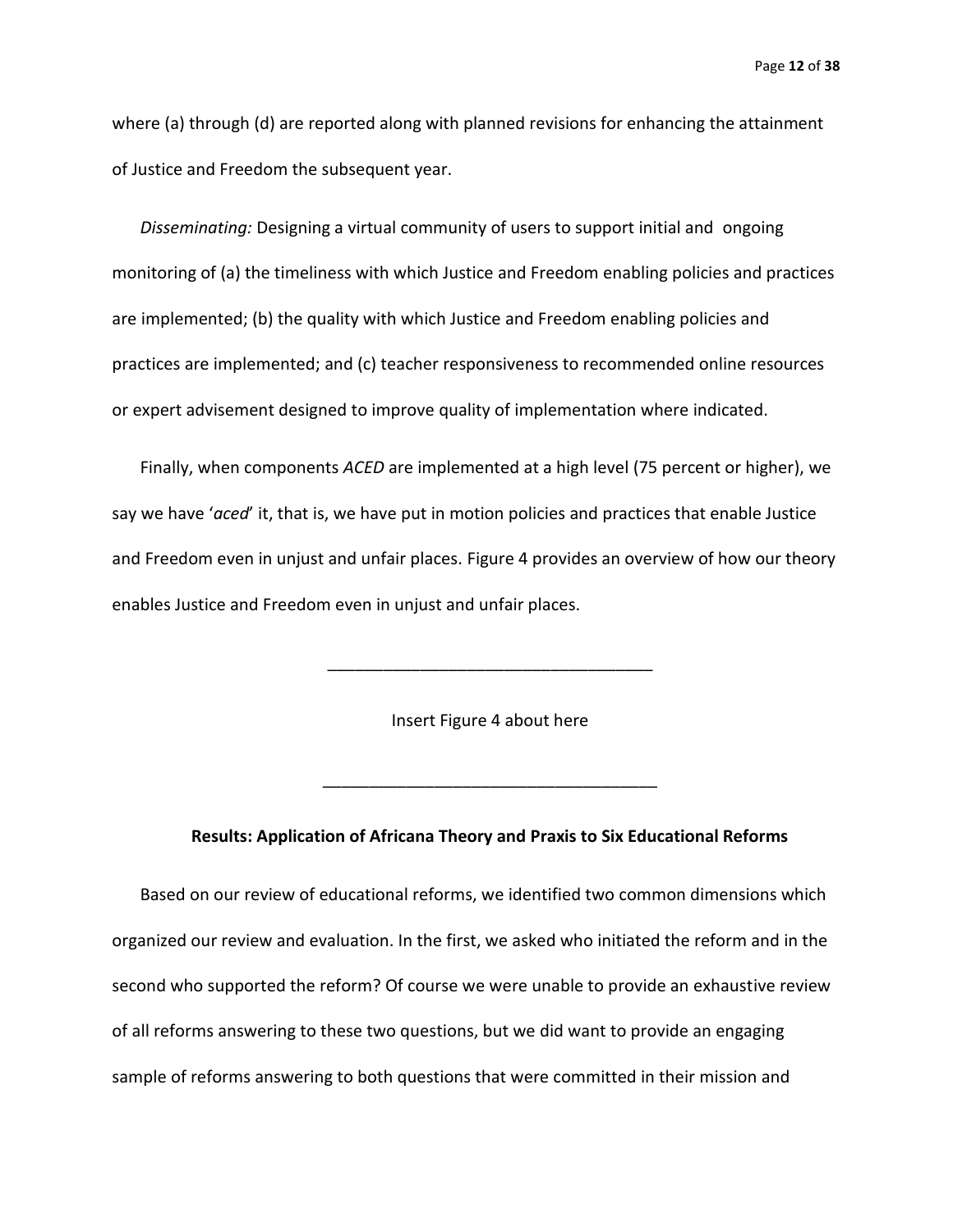Page **13** of **38**

operational statements to the goal of equity in student outcomes. We did lean, however, in the direction of oversampling cases where the church community was involved as initiator, supporter, or both. Using *ACED* as our standard for evaluating each reform's potential for achieving standards of Justice and Freedom, we now share our results in relation to the following six cases:

1. *Nationally Initiated, State Supported.* The Council of Chief State School Officers (CCSSO) is the largest organization of State Executive Officers for American states and territories. CCSSO informs and trains executive officers on policies and practices stipulated by our government and/or valued by the profession. It is not unreasonable to assume that this high-end examination and national adoption of policies and procedures recommended by CCSSO would be consequential in accelerating the attainment of performance equity for Blacks. McCann (2020) found, however, that on measures including nationally standardized tests and correlated indicators of educational success that (a) none of the states reported racial performance equity and (b) racial performance disparities between the best and worse states was approximately four fold. Although well intentioned and financed, CCSSO has not delivered racial Justice and Freedom in our nation's states and territories. From the perspective of ACED, it has not systematically and ongoingly provided qualitative and quantitative data on the costs of injustice and unfairness and the rewards of Justice and Freedom for neighborhoods, communities, the state and nation as well as the world. This failure in Acknowledging is coupled with failures in Certifying—identifying and implementing policies and practices that accelerate movements toward Justice and Freedom. McCann's (2020) data is a portrait of abject failure of policies and practices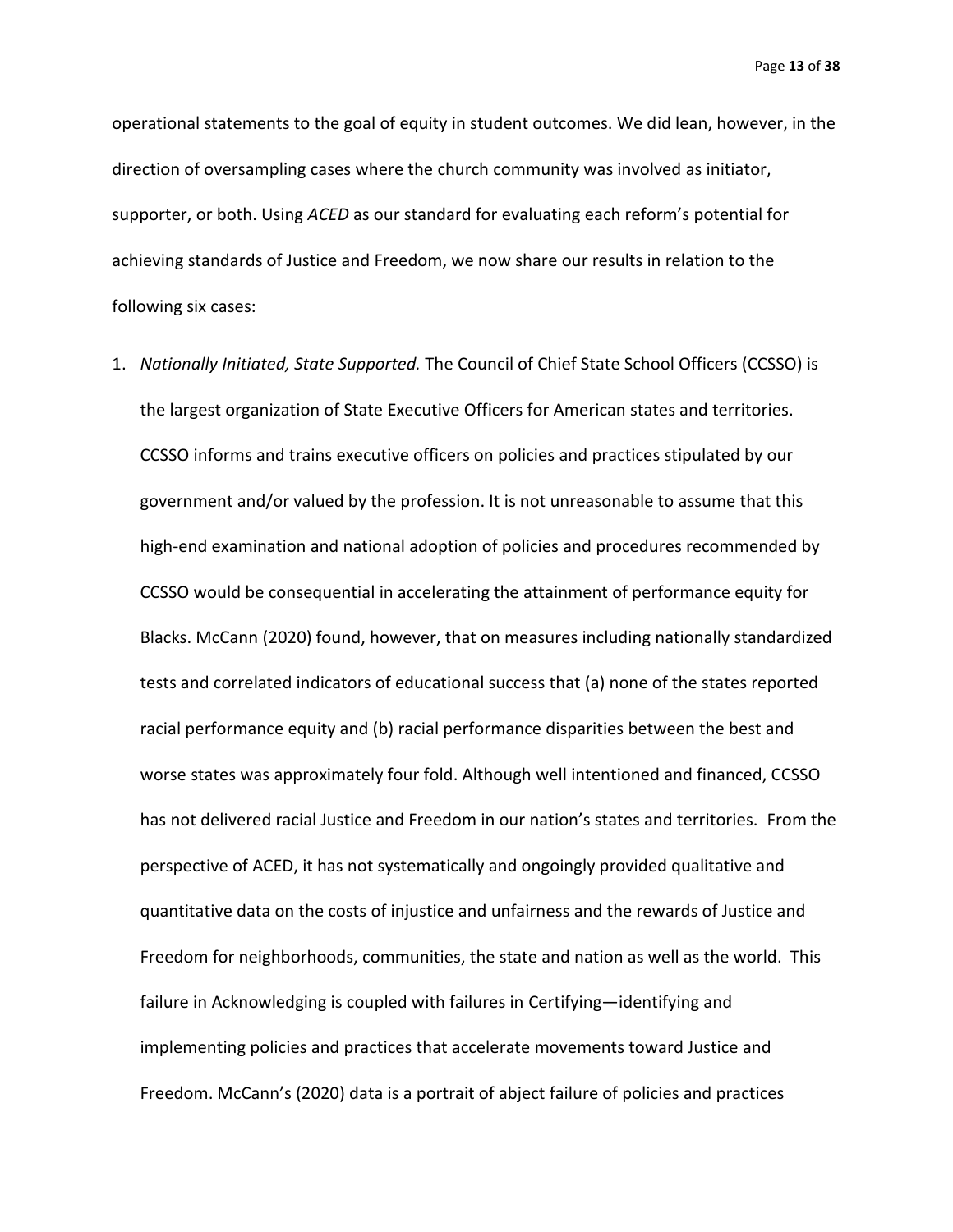Page **14** of **38**

promoted nationally by CCSSO. On the dimension of Empowering, the record here is often quite remarkable. CCSSO typically works with decisional leaders (superintendents and board members) who invite positional leaders (social, civic, and faith-bACED organizations) along with reputational leaders (grass-root organizations) to the table for discussion, modification, or additions to the plan of action which in the best of outcomes is supported by all parties. Missing, however, is the initial and ongoing training and certification of each leadership type in methods for launching, monitoring, and adjusting chosen policies and practices that accelerate closures of racial achievement gaps in racially and economically challenged neighborhoods and communities. Finally, utilization of virtual community technologies which provide immediate feedback on quality of implementation, ongoing assistance in improving quality of implementation ongoingly, and feedback on how quality of implementation impacts quality of outcome are missing—all reflecting Disseminating shortfalls. In summary, only our Empowering component approaches our standard for achieving and sustaining Justice and Freedom in unjust and unfair places. These shortfalls we suggest may in part underlie failures of CCSSO to deliver Justice and Freedom to economically disadvantaged and advantaged Black students.

2. *Nationally Initiated, Church Supported*. Nationally there are about 5,000 community schools with 25,000 being projected by year 2025 (Coalition for Community Schools, 2020). From our review of formal assessments which feature the wholistic infusion of mental, social, physical, and cultural health services for students, peers, and families. These schools, which often feature popular restorative practices and positive behavioral interventions, have generally failed to accelerate racial and socioeconomic gap closures in the primary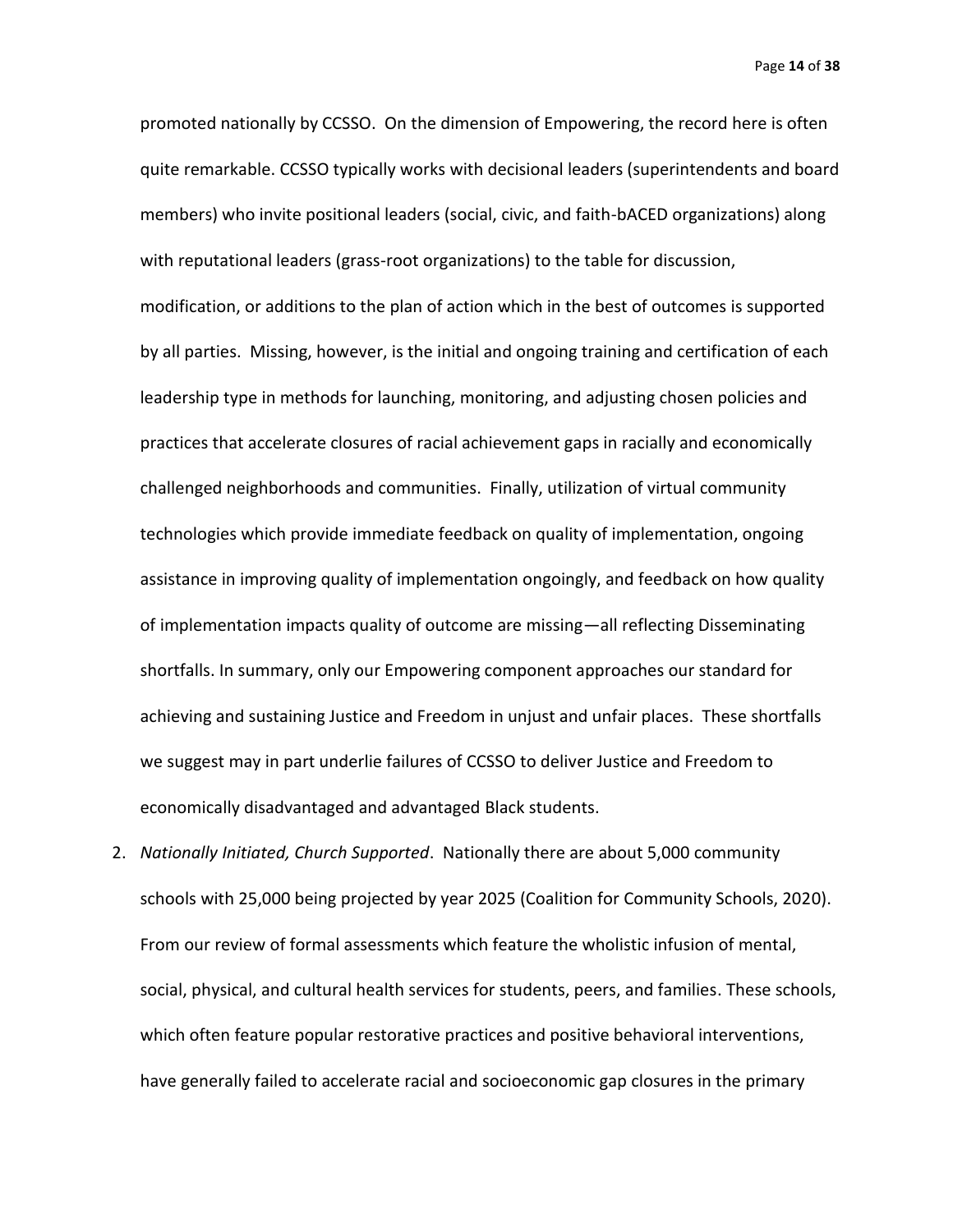disciplines of reading, math, and science (*e.g.* Johnston, Engberg, Opper, *et al*., 2020). We note in this application that Acknowledging is problematic because costs and rewards of Justice and Freedom are not systematically and routinely utilized to quicken and sustain the drive toward closure of racial and socioeconomic achievement gaps. Because recent and earlier evidence fails to indicate accelerated closure of achievement gaps, this indicates a problem in Certifying. This initiative, a popular choice of faith-bACED leaders locally and nationally, has been especially successful in bringing decisional, positional, and reputational leaders to the table. However, this initiative would not receive a high score on Empowering because it fails to meet our standard for training, certification, and ongoing involvement of certificants in monitoring and evaluation. Finally, this initiative fails to meet our Disseminating standard which would require enablement of a virtual learning community to measure implementation quality and treatment outcomes ongoingly. These identified weaknesses may help to explain why this popular model confirmed by faith-bACED communities have failed to deliver Justice and Freedom in unjust and unfair places.

3. *Church Initiated, District Supported.* In the Hill District of Pittsburgh, Pennsylvania, Rev. Dr. Monroe, Pastor of Grace Memorial Presbyterian Church, formed with the support of the Pittsburgh Presbytery the Hill District Education Committee. Its mission, to close racial achievement gaps in this predominately Black economically challenged community, was published broadly to community leaders and citizens Black and White. Those invited to participate on this committee included a broad range of decisional, positional, and reputational leaders who were invited to the conference table to ponder ways and means of closing racial achievement gaps which were historically and currently among the worse in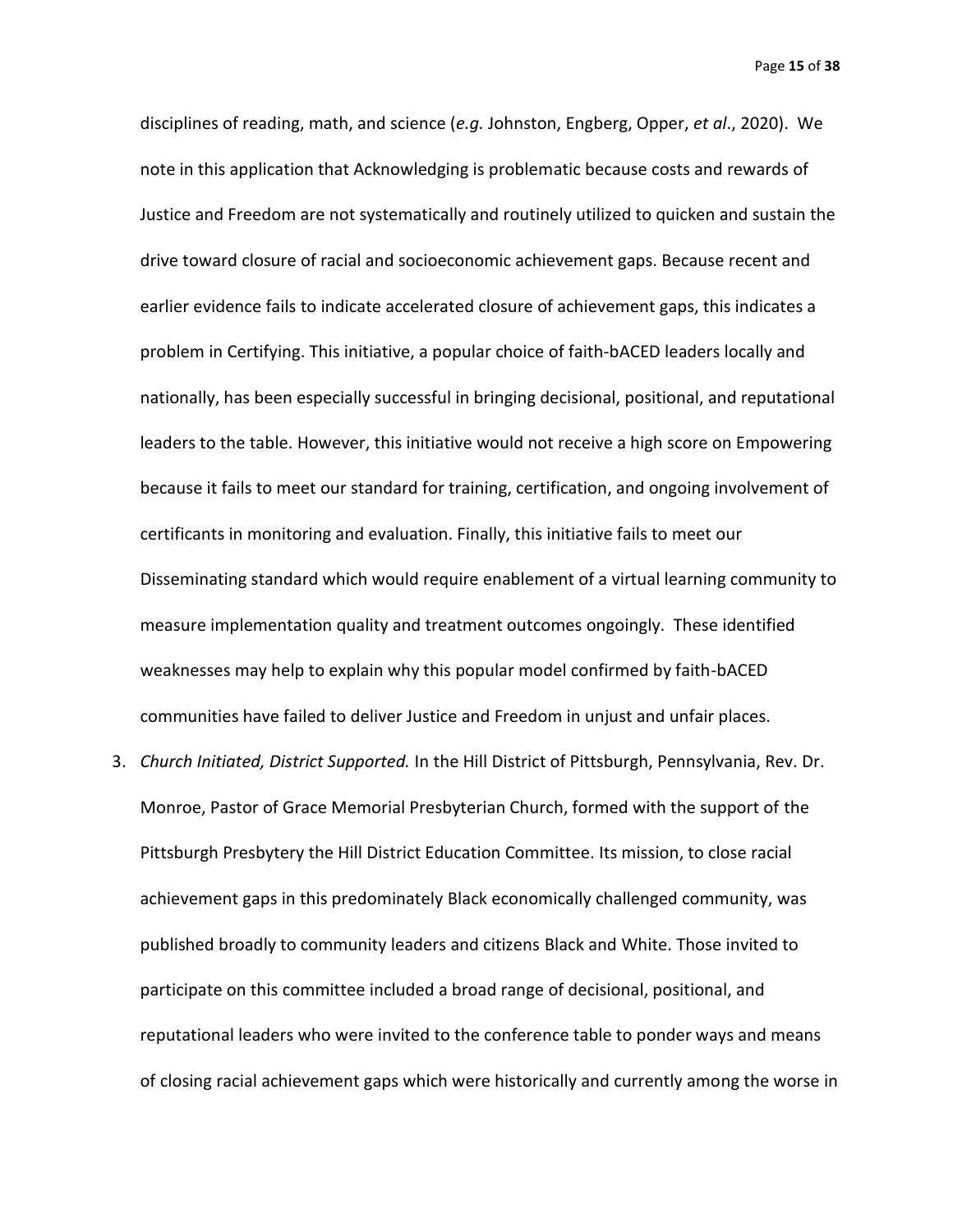Page **16** of **38**

the city of Pittsburgh and in the commonwealth of Pennsylvania. Speakers from multiple disciplines, including the senior author, were invited to the table to present and discuss promising policies and practices that could eliminate racial achievement gaps in the primary disciplines of reading, math, and science. Thus far, then, this initiative would receive high marks on Empowering since (a) decisional, positional, and reputational leaders were at the table and (b) all leadership types were involved in the initial selection and ongoing monitoring of policies and practices designed to accelerate the closure of racial achievement gaps in reading, math, and science. At every meeting of this committee which met once monthly or more often as needed, Acknowledging the costs of academic inequity or rewards of academic equity were examined through graphs, narratives, or testimonies. Certifying was informed by a series of public lectures also attended by members of our committee and leadership of the Pittsburgh school district. Featured in these lectures were principals from across the nation whose predominately Black low-income schools had actually, for five consecutive years, reversed racial achievement gaps in the disciplines of math and reading. With the assistance of local and national grants, the senior author was able to bring these principals to Pittsburgh who, through prior arrangement with Pittsburgh's Superintendent Dr. Linda Lane, agreed to mentor three of the four Hill District School principals<sup>4</sup> Our networking local principals and teachers with Dame-Dame Schools that have nearly closed or actually reversed racial and socioeconomic achievement gaps in predominately Black low-income settings. Two-year exposure to Dame-Dame principals in three Hill District Schools was associated with (a) accelerated reading and math scores

<sup>&</sup>lt;sup>4</sup> One of the four principals elected not to participate in this training with Dame-Dame principals.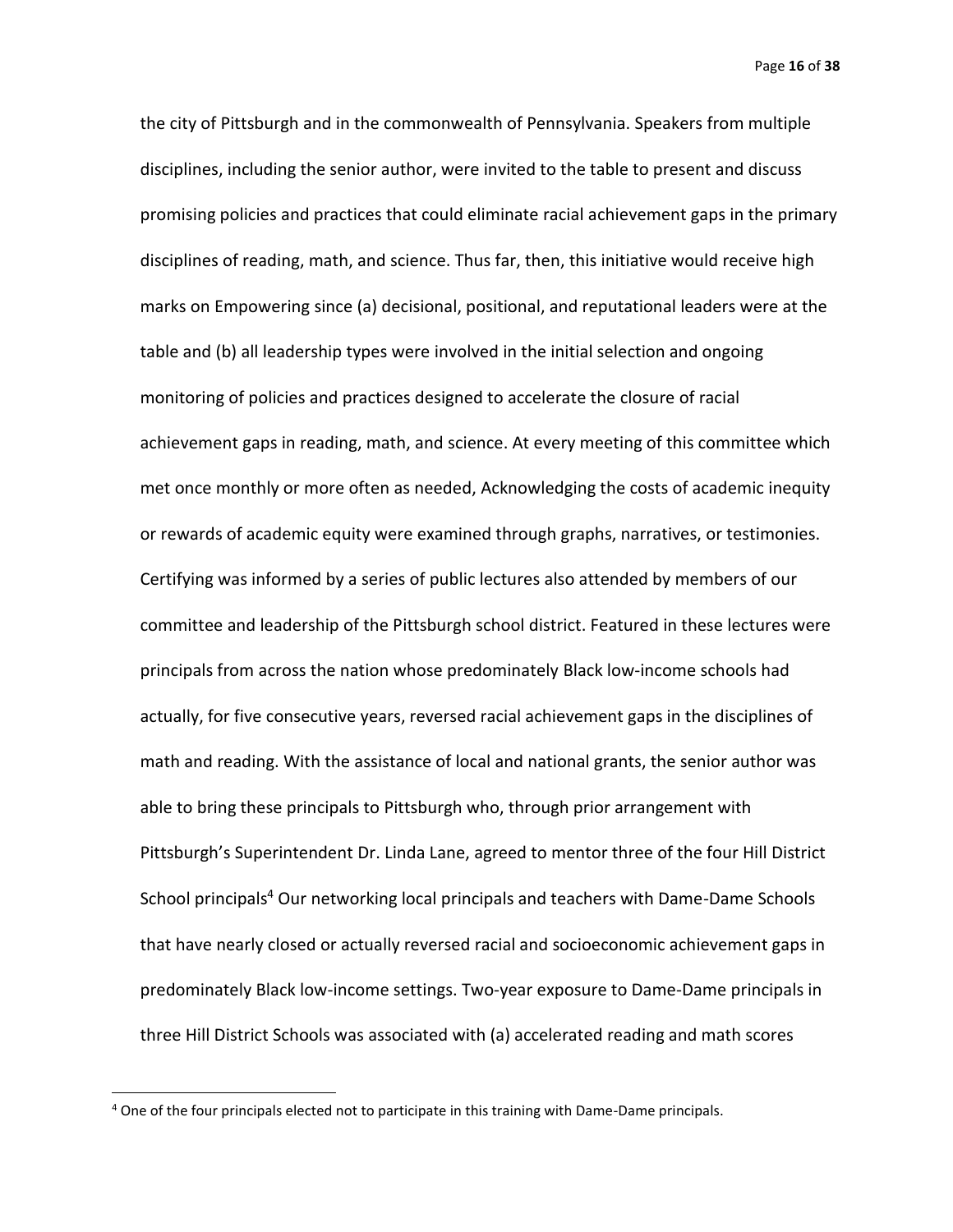Page **17** of **38**

within these schools; (b) rates of acceleration undocumented in the history of these schools; (c) proficiency growth in these schools that exceeded almost all other schools in the district with similar demographics; (d) gains in reading and math achievement that exceeded gains for Black and White students across the district. In the one Hill District School that chose not to participate in this initiative, there were no appreciable achievement gains. But even here, in this school, one student enrolled in our digital math intervention was one of six national winners for diligence and progress which was acknowledged with a \$1,500 check presented in a public assembly at the school which the principal was unable to attend. On reflection, we do not regret this experience which demonstrated the resiliency of our overall model even in a setting where it was neither sought nor welcomed. On our final requirement Disseminating, we primarily used in this application face-to-face interactions and paper documentations which we plan to upgrade in future applications with high-end virtual community technologies.

4. *Church Initiated, District Supported.* In the predominately Black economically challenged neighborhood of Homewood in Pittsburgh, school superintendent Mark Roosevelt agreed to collaborate with Pastor Reverend Doctor Eugene Downing of the Sixth Mount Zion Missionary Baptist Church in a joint project to accelerate closures of racial and socioeconomic achievement gaps in math proficiencies and STEM technologies. For elementary school students participating in the Apangea digital math program funded by the school district, we found at the end of the first year that (a) the percent below basic decreACED by 54 points, (b) the percent basic decreACED by 5 points, (c) the percent proficient increACED by 37 points, and (d) the percent advanced increACED by 12 points.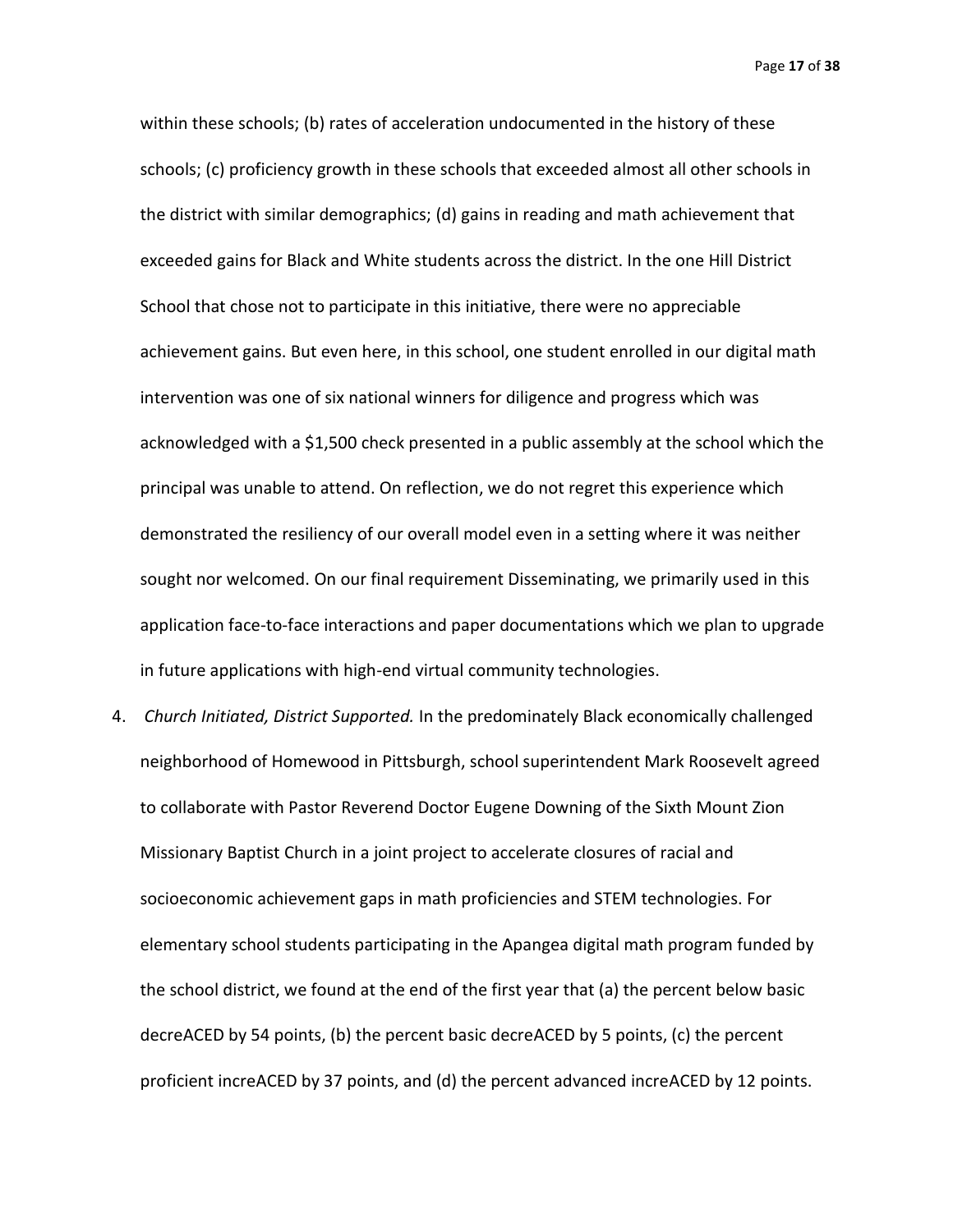Eight of the students participating in an engineering robotics program, designed by Carnegie Mellon University and funded by a grant secured by the senior author, were invited to participate in a workshop in the Robotics Lab at Hampton University. These eight students, as reported by the *New Pittsburgh Courier* (2008) "not only built and programmed robots starting with a box of parts and a manual—but did so while politely refusing all assistance from their college supervisors. Not only did the group complete the assignment—which staff said incoming freshmen are not expected to finish—one of them found and corrected an error in the assembly manual that, if not corrected, would have made building working robots impossible". In relation to our theory, we were clear from the beginning in identifying costs associated with educational inequities and rewards linked to educational equities (Acknowledging); in clarifying prior evidence supporting the accelerative impact of interventions selected (Certifying); in identifying decisional, positional, and reputational leaders who met regularly and provided support to the participating school by inviting principal and teachers to a morning service and subsequent reception where they were recognized for their service (Empowering); and providing ongoing visits and support to the school where the senior author met with the principal Dr. Regina Holley. Dissemination included paper and pencil implementation metrics rather than high-end virtual community technologies we now recommend.

5. *Church Initiated, Community Supported.* The normalization of Values for Life in the primarily Black economically challenged McKelvey Elementary School located in the Hill District which was introduced under item 3. Values for Life were previously identified as one of five norms that enable Justice and Freedom: Love and Respect, Interpersonal Skills, Learning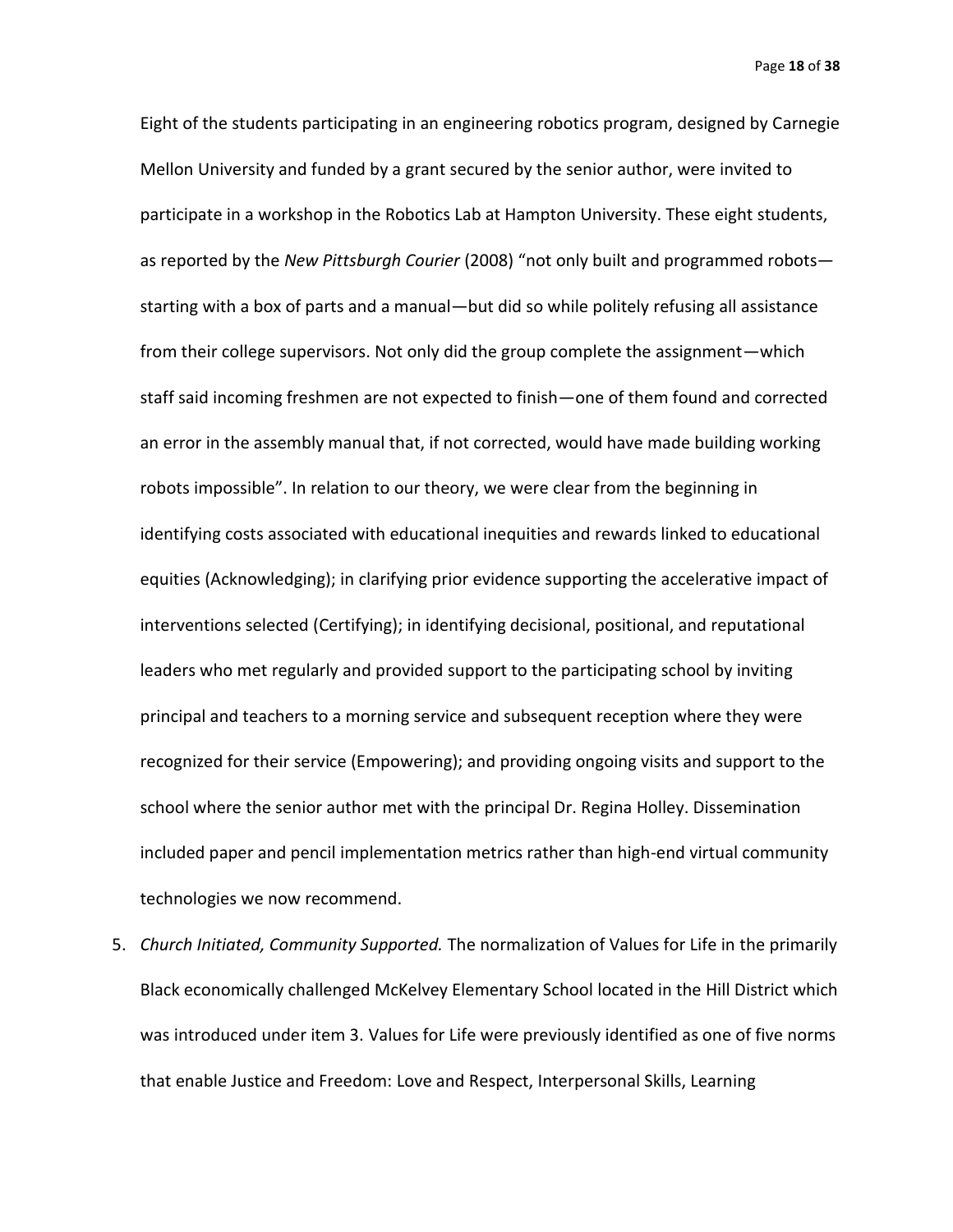Orientation, Self-Confidence, Self-Persistence, Self-Esteem, and Self-Reliance. These values—based on interviews with parents, grandparents, teachers, seminarians, and entrepreneurs—were commonly affirmed as critically important to the positive development of the community's children. In Table 2 these values, identified previously as the V component of *WAVES*, are compellingly related to each of the remaining components of *WAVES*.

#### Insert Table 2 about here

\_\_\_\_\_\_\_\_\_\_\_\_\_\_\_\_\_\_\_\_\_\_\_\_\_\_\_\_

\_\_\_\_\_\_\_\_\_\_\_\_\_\_\_\_\_\_\_\_\_\_\_\_\_\_\_\_

From our general theory for enabling Justice and Freedom, we conclude from Table 2 that our *Certifying* standard has been satisfied. In this regard, we are deeply appreciative of the support of Acting Superintendent Dr. Andrew King who funded the development of elementary and secondary curriculum for Values for Life and to Superintendent Linda Lane who supported the implementation of Values for Life in the Hill District community.

Under the leadership of Rev. Dr. McLemore, then Pastor of the historic Bethel AME Church, we affirmed our *Empowering* standard by developing a 40+ member Cultural Policy Council to oversee the implementation and evaluation of Values for life in the neighborhood school (McKelvey Elementary School whose Principal was Dr. Annette Jordan and the surrounding neighborhood (Lower Hill District of Pittsburgh whose City Councilman was Sala Udin). Members of our Cultural Policy Council attended monthly meetings involving instruction which included *Acknowledging* activities along with updates on *Certifying* priorities and plans. Additionally, Council recruited more than 60 businesses,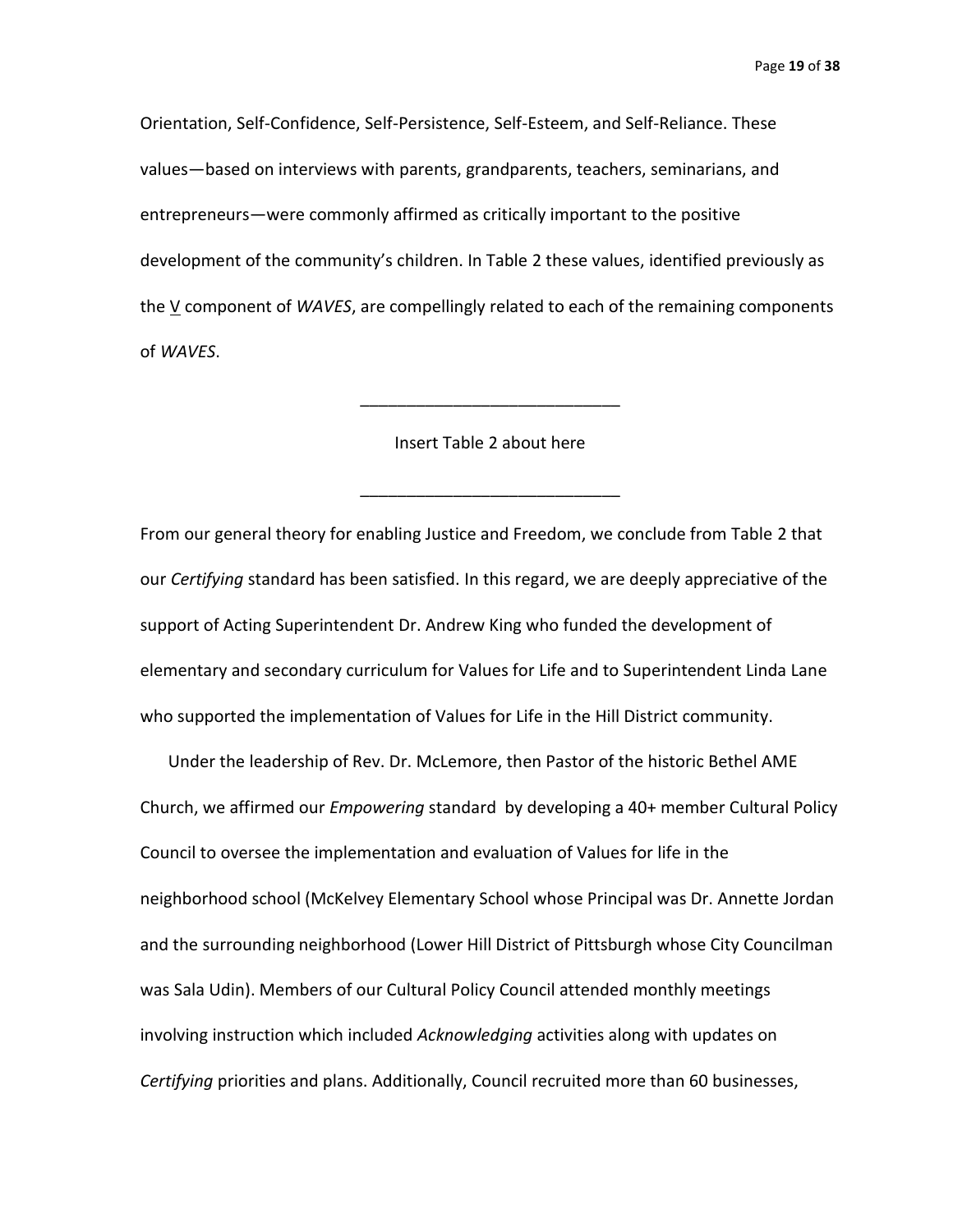Page **20** of **38**

churches, agencies, and grass-root organizations that agreed to post pictures of students whose behaviors exemplified each value prioritized in the school. Parents were notified of these postings and invited to bring family, friends, and neighbors to stop past and autograph these pictures in support of their children. Additionally, participating churches agreed to celebrate by inviting and recognizing these students during morning worship and a regional advertising company agreed to post names of these students on a large billboard at a major intersection within the community. *Disseminating* activities included monthly instruction, monitoring, and evaluation although without the high-end virtual community technology which is now a priority for future development. How well, then, did our appropriation of *ACED* accelerate the closure of racial achievement gaps in this economically challenged community?

We found that teacher ratings of the behavioral expression of Values for Life are associated with performance on standardized measures of reading and math achievement. On the math section of the Iowa Test of Basic Skills, we found that 2nd and 3<sup>rd</sup> grade students rated at or above the median on Self-Persistence, Self-Esteem, or Self-Reliance were 5 to 8 times more likely to score at or above the 50th percentile relative to students rated below the median on the behavioral expression of these values. On the reading component of the Stanford Achievement Test 9, students rated at or above the median on Love and Respect, Interpersonal Skills, Learning Orientation, or Self-Confidence were about 6 times more likely to report improvements from Fall to Spring assessments. There were modest to appreciable increases on most standardized measures of reading and math achievement through 4th grade. For all grades, attendance went up, tardiness went down,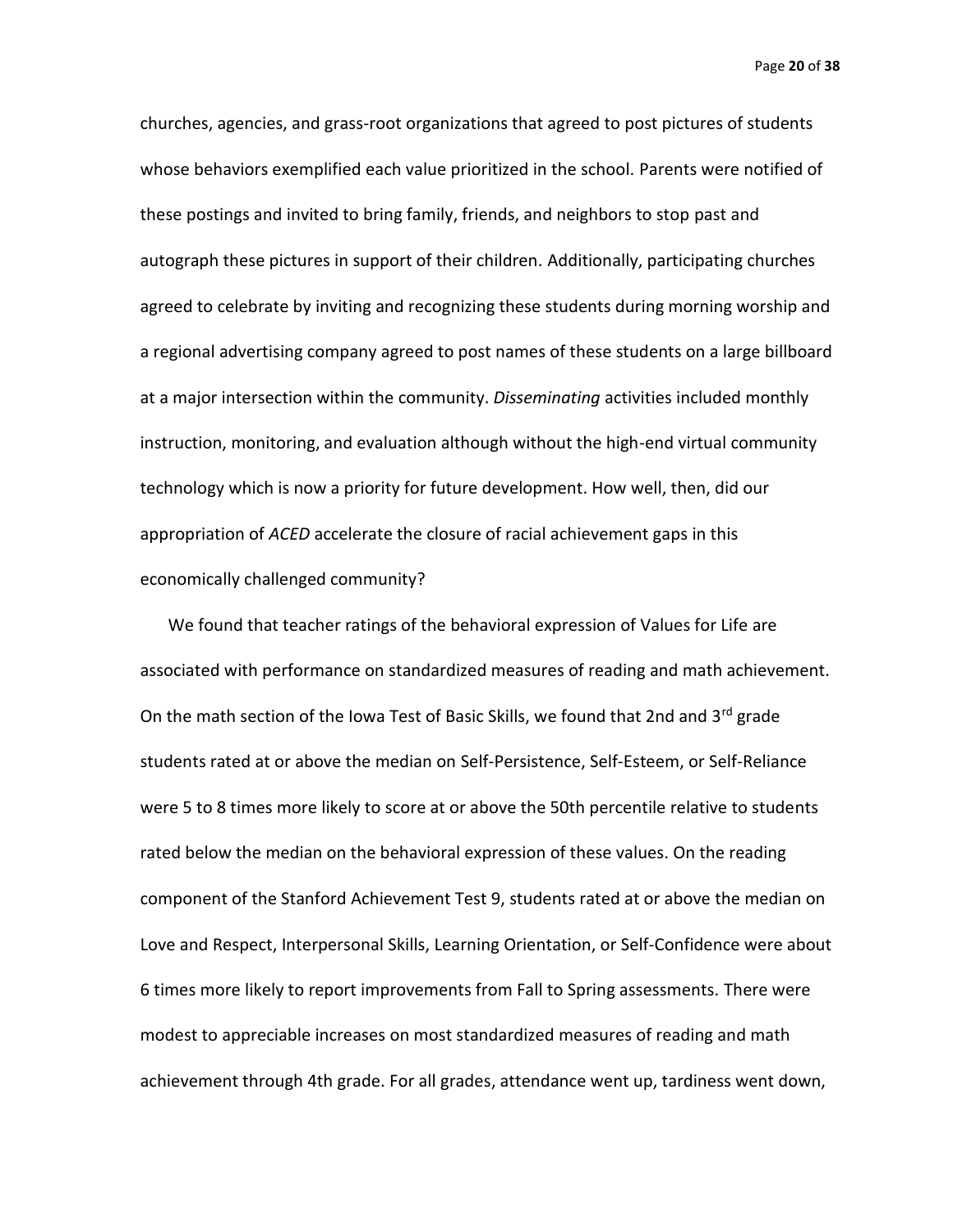Page **21** of **38**

and in-school suspensions were lower than the previous two years. An anthropologist conducting qualitative interviews on a random sample of students found that although students felt their neighborhoods were unsafe, they perceived their school as safe and their principal and teachers as caring. It would appear we 'aced' it especially for the first four of five grades at McKelvey (Taylor and Kouyatè, 2003).

We note finally our implementation and evaluation of digital math (Think Through Math) and engineering robotics (Carnegie Mellon Robotics Institute) programs implemented by trained and certified instructors in after-school church and secular settings. Both programs were implemented and evaluated over a period of three months during the year 2012, For both programs, we evaluated three-month pre-to-post intervention changes for grades 6 to 8 and found that math proficiencies increased by 40 percent at AME Zion's Wesley Center, by 45 percent at the Hill House Association, and by 33 percent at Grace Memorial Presbyterian's Schenley Heights Center 30 percent at University Prep Middle School and that engineering robotic proficiencies increased by 57 percent at AME Zion's Wesley Center, 29 percent at the Hill House Association, and 62 percent at Grace Memorial Presbyterian's Schenley Heights Center. University Prep Middle School did not participate in this engineering robotics initiative.

6. *Church Initiated, Church Supported.* The senior author, who chaired the Education Commission at Sixth Mount Zion Missionary Baptist Missionary Baptist Church in Pittsburgh, made the case with the support of Deacon Board Chair Roy Elder and our church fellowship to (a) cultivate student commitment to academic excellence, (b) challenge typical barriers to academic excellence; and (c) encourage academic excellence in their immediate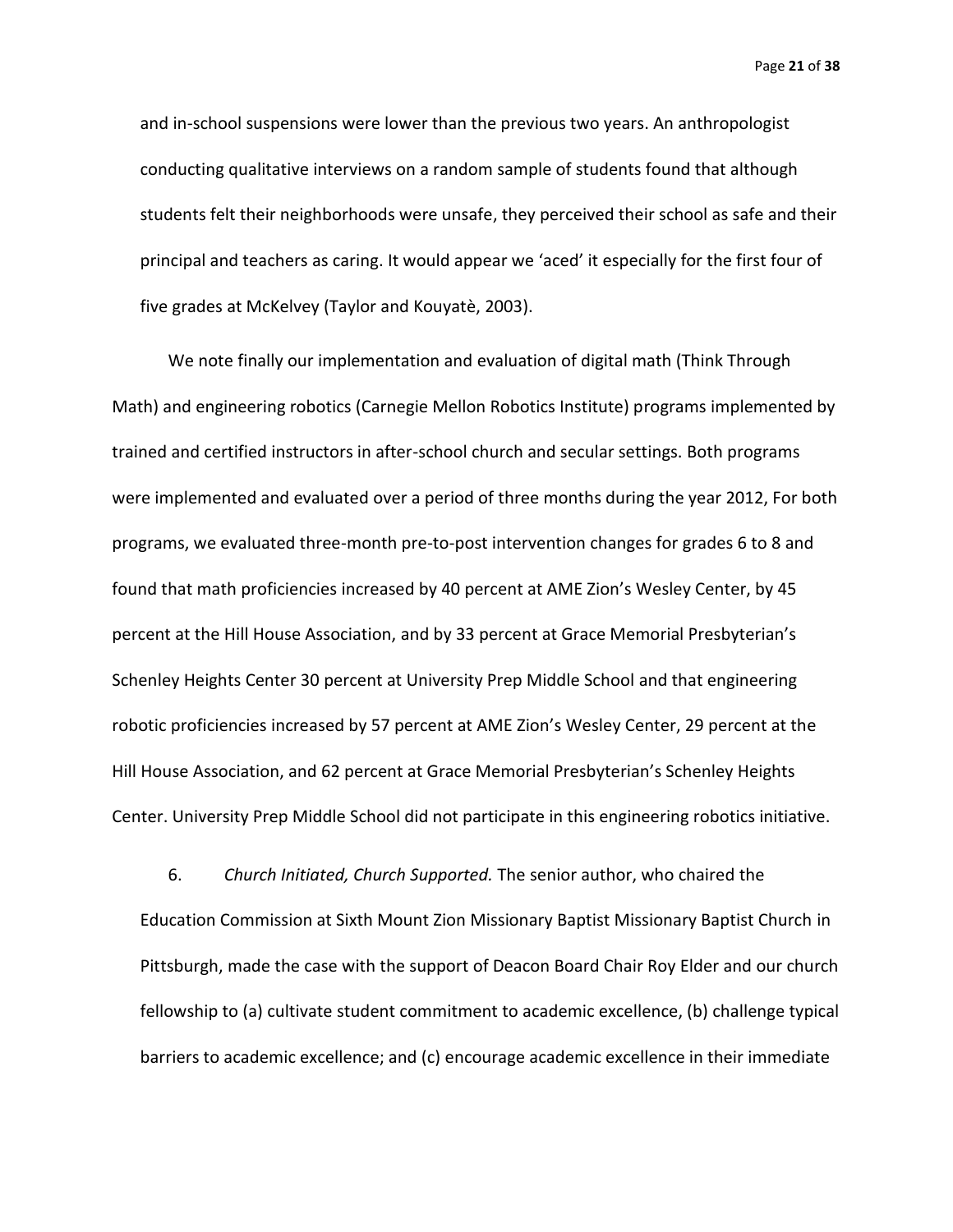neighborhoods and communities. We now examine our approach to items (a) through (c)<sup>5</sup>. From a biblical perspective, we explore with youth and their parents or guardians why math and science are important subjects in God's plan for responsible stewardship over His creation (Genesis 1: 3-29):

- Physics and Mathematics (Genesis 3a: Let there be light). Every introductory book in physics has a chapter on light. Einstein's theory of relativity is bACED on fundamental properties of light, and advanced mathematics is used to express properties and functions of light.
- Oceanography, Geology, Geography, and Cartography (Genesis 1:6: Let there be a firmament in the midst of the waters, and let it divide the waters from the waters).
- Horticulture, Herpetology, and Silviculture (Genesis 1:11: Let the earth bring forth grass, the herb and the fruit tree).
- Astronomy, Celestial Mechanics, and Theoretical Physics including String Theory (Genesis 1:14-15: Let there be lights in the firmament of the heavens to divide the day from the night, and let them be signs and seasons, and for days and years, and let there be lights in the firmament of the heavens to give light on earth*).*
- Ichthyology, Aquaculture, and Ornithology*.* (Genesis 1:20: Let the waters abound with an abundance of living creatures, and let the birds fly above the earth across the firmament of the heavens).

<sup>&</sup>lt;sup>5</sup> It is important to note here that at the time of this development, the host church was without pastor whom we would regard within this context as a decisional leader. The absence of decisional leadership is the primary reason this application never got off the ground. We acknowledge, however, the encouraging and helpful input of Rev. Dr. Richard Wingfield, pastor of Braddock Borough's Unity Baptist Church in Allegheny County. He reviewed and provided input on biblical texts utilized in this initiative.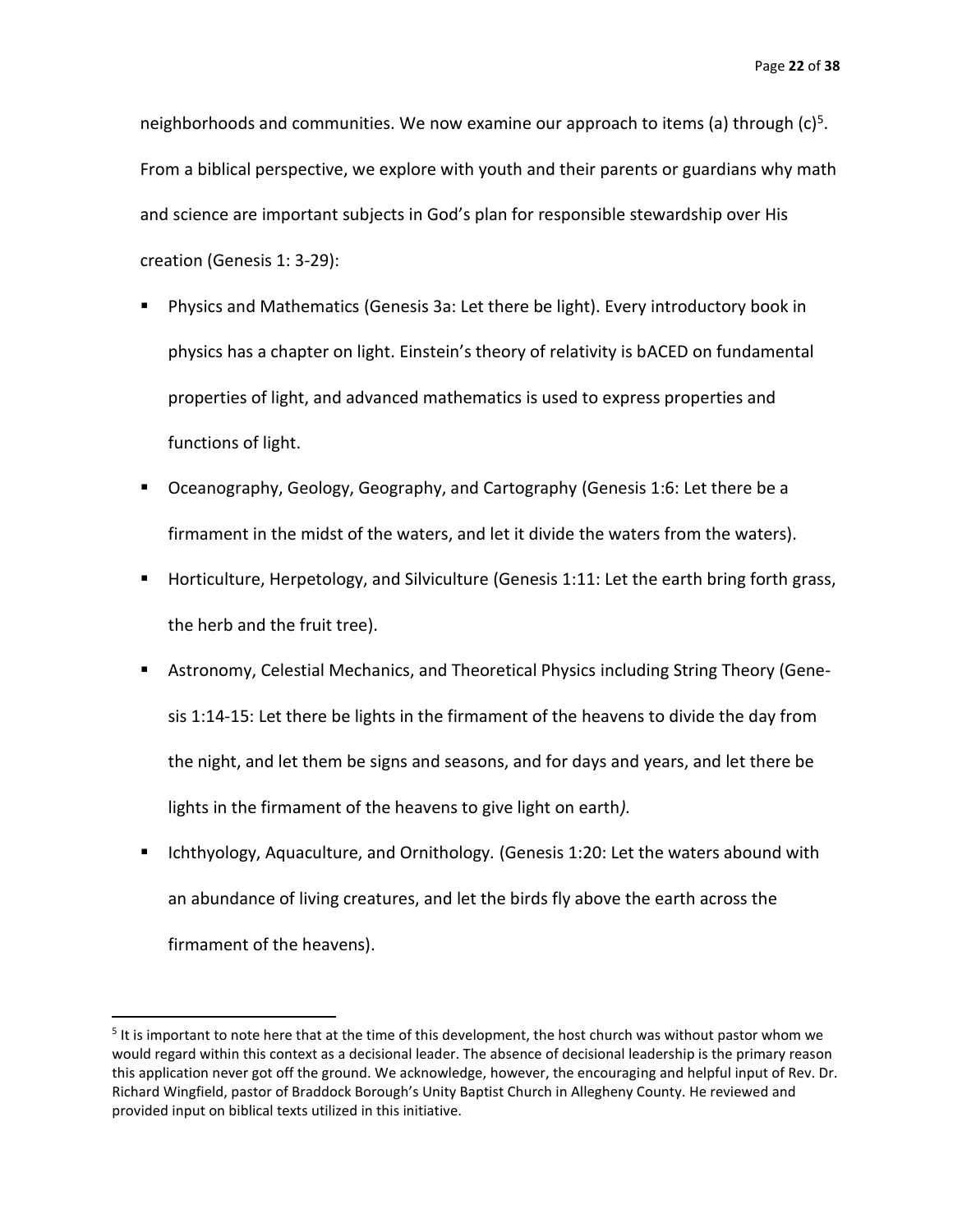Page **23** of **38**

■ Zoology, Entomology, Herpetology, Agriculture, Veterinary Science, and Animal Husbandry (Genesis 1:24: Let the earth bring forth the living creature according to its kind: cattle and creeping thing and beast of the earth).

From a biblical perspective we note obstacles Jesus faced that often are similar to but typically unacknowledged by Black youth, parents, and guardians, and then we identify results of Jesus's overcoming these obstacles.

- Obstacles Encountered: Jesus was born poor (2 Cor. 8:9). At birth he was laid in a feeding trough for animals (Lk. 2:7). He came from a large family that included at least seven children (Matt. 13:55-56). His family moved at least four times within a period of two years during his early years (Matt. 2:11, 16, 23). It is likely that his father died sometimes after he was 12 years of age (have you noticed there is no mention of Jesus' father after that age?). He was raised in a city with a bad reputation—Can any good thing come out of Nazareth? (John. 1:46). Some of his ancestors had a history of crime murder, adultery, prostitution, and incest (Matt 1:1-17).
- Obstacles Overcome: Jesus was tri-lingual—he spoke Aramaic, Hebrew, and Greek. He was bi-dialectal—he spoke in the language of the streets and in the vernacular of the high court. He was numerate—trained as a carpenter, he was able to build houses and bridges that required substantial proficiencies in math and science.

Week 1 kick-off would feature a Sunday evening 6:30 PM vesper service of songs and sermon or lecture that examine 'how' and 'why' academic achievement is important to the current and future lives of our youth. Weeks 2-11 scheduled for Saturdays involve students in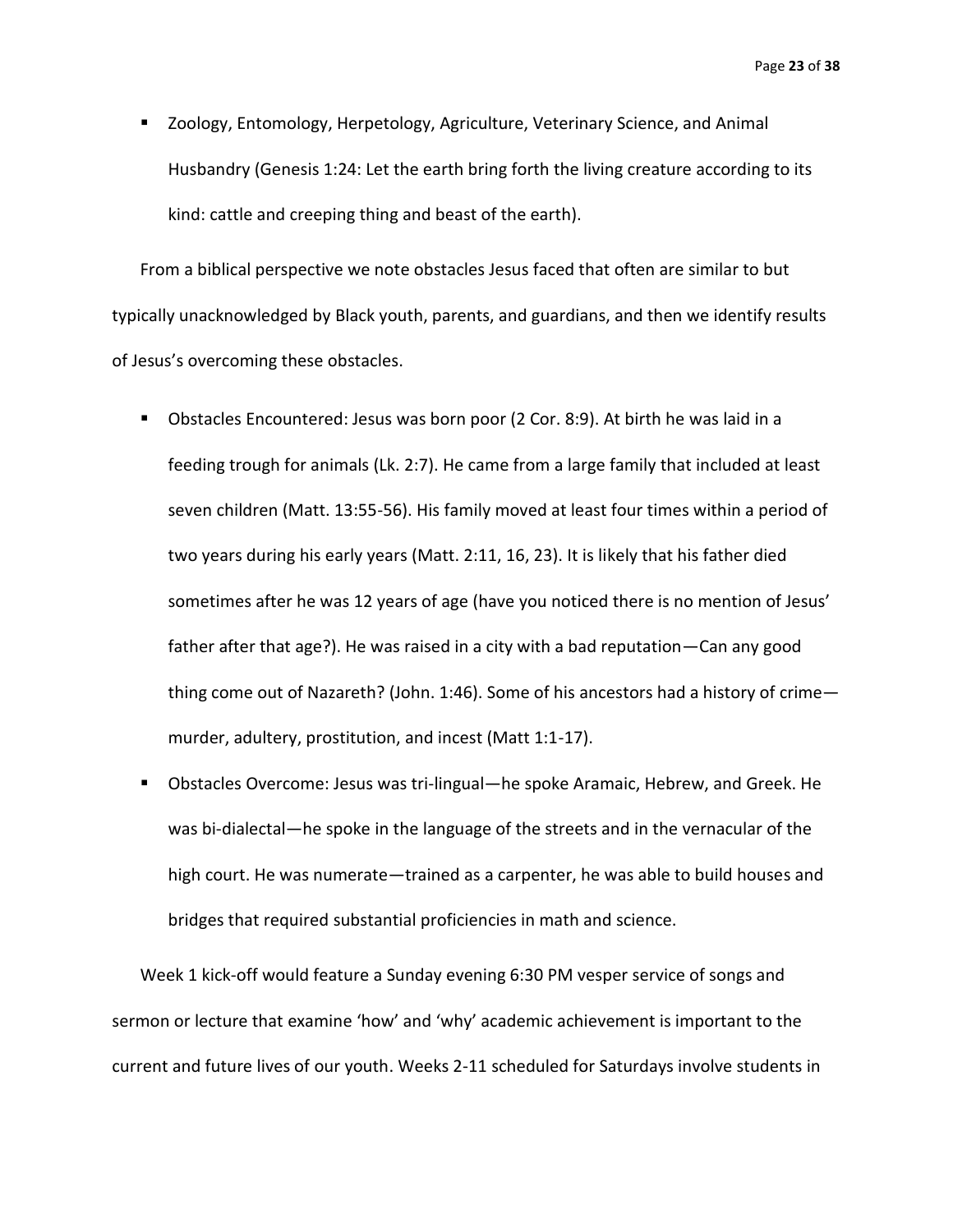Page **24** of **38**

biblically grounded instruction which will inform their development of skits, poetry, hip-hop, plays and other artistic products to be organized and produced professionally for sharing with a community-wide audience of pre-teens, teens, and adults during Week 11. During Week 12, students present summaries with performance segments to a public decision maker of their choice—administrative and political leaders—who will be asked (a) how these products and insights might inform policies, practices, or programs under their control and (b) whether they plan to pursue implementation of these policies and practices in their areas of responsibility. We expect that this outreach strategy, which engages leaders, children, and adults in neighborhoods where they live, will affirm the grand expectation in John 6:1-12: Five loaves and three fishes supplied by youth were blessed by Jesus to feed a hungry crowd of 5,000 male and female children and adults. We believe our youth also can be a blessing to their communities.

Certificate training for this initiative would be considered high on Acknowledging since the rewards of equity and the costs of inequity are identified. Certifying elements are strong for allocentric worldview (*W*), mature adaptivity (*A*), all values (*V*), mature cultural identity (*E*), and spiritual integration (*S*). Empowering potential is high since decisional, positional, and reputational leaders are fully involved at different points in our intervention cycle. Dissemination at the moment is the weakest component of *ACED* because our virtual community technology is not yet available. Although this initiative is well grounded theoretically, we have not yet had opportunity and resources to implement and evaluate it. We offer it here as a unique *Church Initiated, Church Supported* example not dependent on public sources of funding that could be used independently or in combination with Cases 3, 4, and 5.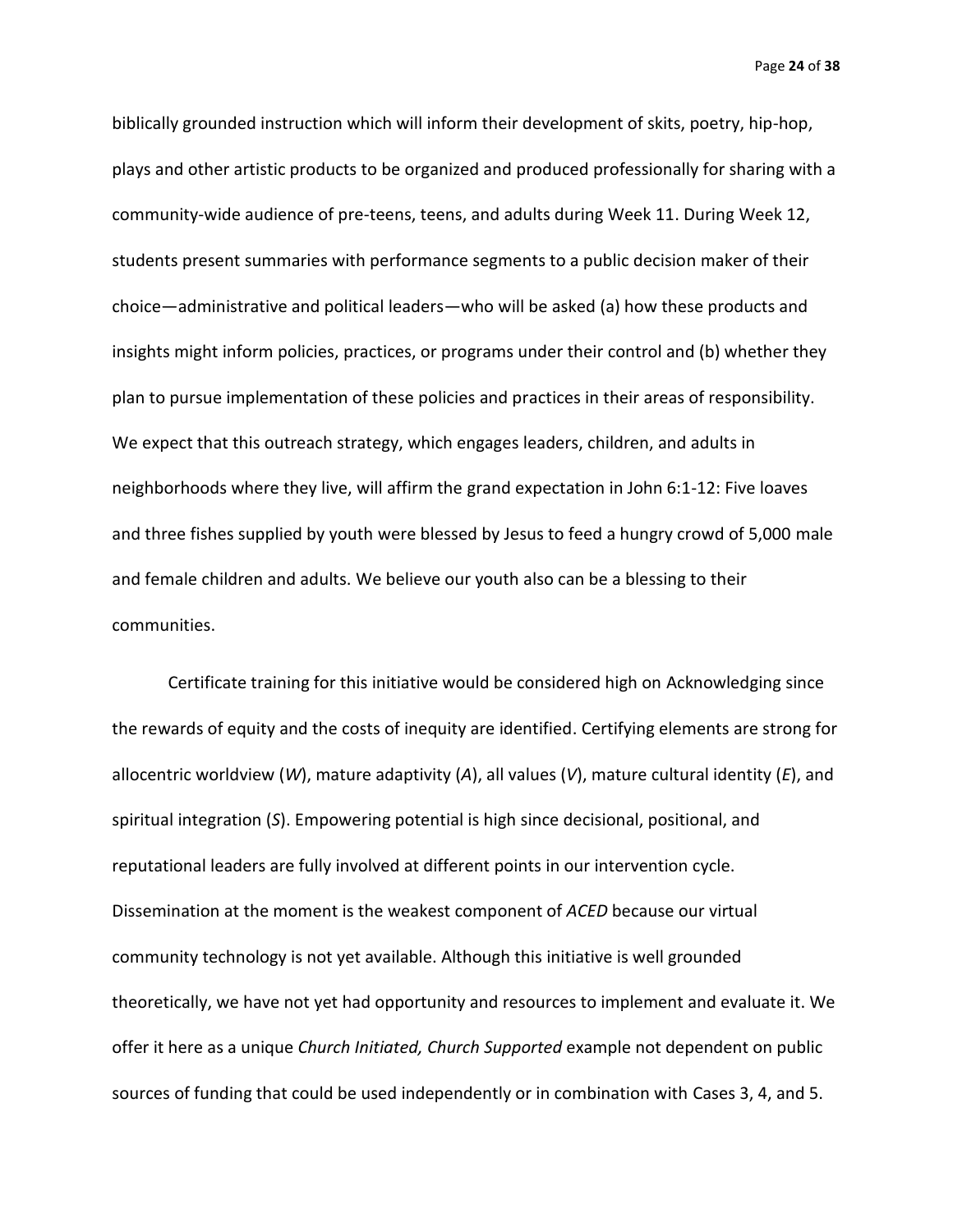Page **25** of **38**

#### **Discussion: Enabling Justice and Freedom under Church Leadership**

The church has supported or initiated five of the six models reviewed. We used Case 1 as our comparison standard as it utilized nationally initiated and state supported approaches to educational reform. Disappointingly, this model failed to close achievement gaps in in the primary disciplines. We next introduced a service-oriented model in Case 2 which is strongly and widely supported by an increasingly wide range of faith-based communities. The record of gap closure is disappointing here well. Cases 3, 4, and 5, all involving church-initiated reforms that were *WAVES* Compliant, accelerated gap closures in reading, math, and science in predominately Black economically challenged communities. In our last application, Case 6, we explored whether a church initiated and supported application might contribute to accelerated gap closures in primary disciplines of reading, math, and science. Although we structured this model to be *WAVES* compliant, we do not have corroborating data on the validity of our proposed application. We nonetheless offer it as a consideration for churches without immediate resources to implement models identified in Cases 3, 4, and 5. Alternatively, this model also could be used as a supplement for all Cases 1-5. Basically, we argue that the church is not without option in the face of historical and ongoing educational disparities that contribute to the default position of our nation—No Justice, No Freedom (Table 2).

An immediate question arises on whether churches are ready to provide leadership in enabling Justice and Freedom in predominately Black economically challenged neighborhoods and communities. In a Barna (2019) survey, 33 percent of White and 15 percent of Black practicing Christians believed that there's nothing the church can do to rectify 400+ years of Black oppression in America. Encouragingly, 67 percent of White and 85 percent of Black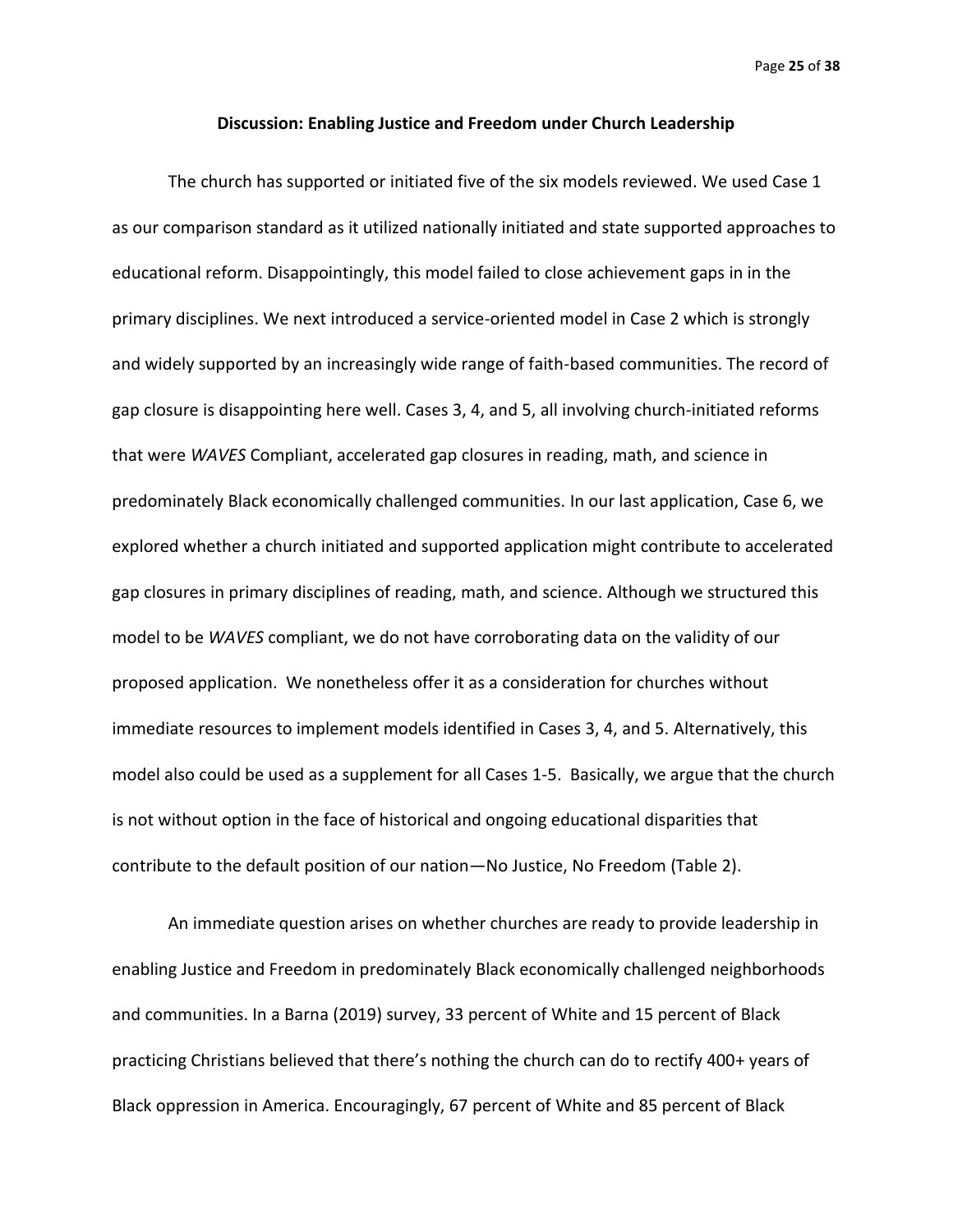Page **26** of **38**

practicing Christians think the church can do something. Unfortunately, the modal selection of reform supported by churches fails to deliver on Justice and Freedom (Case 2). Although denominations surveyed were limited to American Baptist, Episcopal, Lutheran, Methodist, Presbyterian, and United Church of Christ, we would add to this Catholic, Islamic, Pentecostal, National Baptist, AME Zion, Seventh Day Adventists, and United Methodist churches that also partnered with us in implementing reforms described under Cases 3, 4, and 5. Together, these churches also might be interested in implementing recommendations described under Case 6 which directly accommodates the second Great Commission of the church: teaching them in the observance of all things. We conclude, then, that there may be broad interdenominational interest in expanding the missionary thrust of church fellowships that would include locally enabling educational Justice and Freedom even in unjust and unfair places.

We identify three caveats learned over the years that may be of value to churches choosing to seek Justice and Freedom in their neighborhoods and communities. First, there are no shortcuts. Our data indicate that successful implementation requires uncompromised adherence to each component of our model—Acknowledging, Certifying, Empowering, and Dissemination. Only when we have 'aced' it can we expect Justice and Freedom even in unjust and unfair environments. Second, start with what's realistic for your environment. If immediate resources are not available, for example, consider starting with the model described under Case 6. Should you choose to select another model, complete all the organizational and resourcing steps required to align human and financial resources needed to implement it. Third, plan for the long haul. We have been blessed over the years with national, state, county, municipal, and foundation resources to discover ways and means of moving America out of its default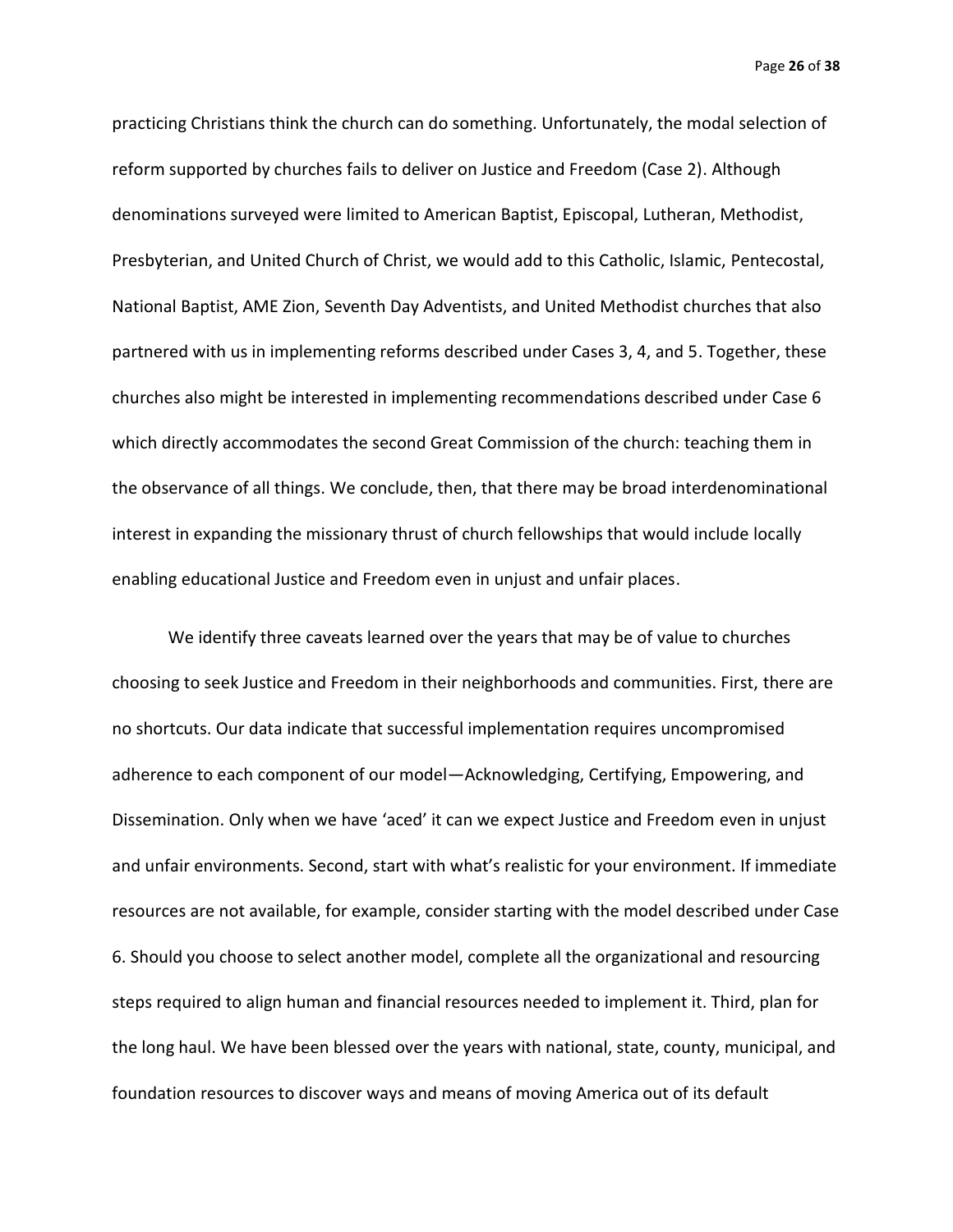condition of No Justice and No Freedom. The most confident resolution of this challenge over the long haul is to establish permanent favor and relationships with public funding streams district, municipal, county, or state—to launch and support the drive ongoingly toward Justice and Freedom in your area of application. This has been a hard lesson which even now we have not yet learned to master confidently and completely. But set this as your goal at the outset.

Finally, we note based on Figure 4 that movement toward Justice and Freedom within the educational domain is associated also with reductions in (a) chronic diseases; (b) emotional distress; (c) social disorders; (d) problematic coping; and (e) social class disparities occupational, educational, and economic. Is it possible, then, that church-directed reforms of the type we have profiled will help to:

- propel schools as well as the nation toward a Case 1 affirmation of Justice *and*  Freedom (Figure 2)?
- normalize the development of ecumenical and interracial coalitions dedicated to enabling policies and practices that promote Justice and Freedom?
- attract the interest of those who have fallen away from or who have never seriously considered formal membership in a church fellowship?
- normalize pathways toward Justice and Freedom now demanded by local and national protests?
- improve the reputation of the church universal—local, national, and international?
- provide rationale for expanding the content of theological courses in missiology?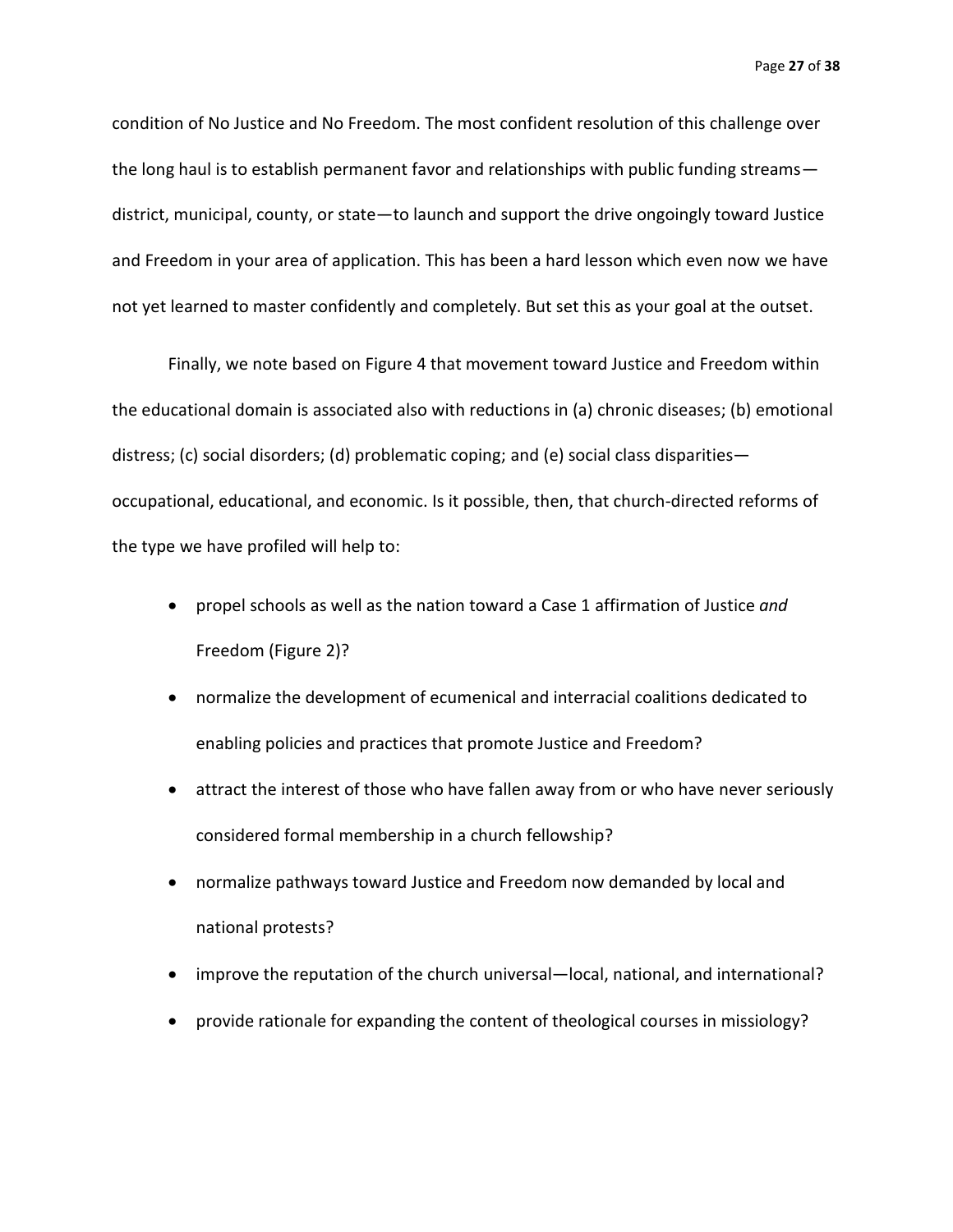Page **28** of **38**

Finally, we note the documented success of trained and certified church fellowships in accelerating outside referrals or supportive ministries to members or neighbors of churches serving high-risk neighborhoods and communities (Fapohunda and Taylor, 2014)<sup>6</sup>.

Would it also be possible, with appropriate training and certification of church leadership, to diminish disparities in *physical health* (acute and chronic diseases); *social health* (teen pregnancy, juvenile delinquency, and violent crimes); *family health* (family formation, family relationships); *economic health* (income and wealth production); and *environmental health* (physical, chemical, and biological toxins)? Might such results help unsettle 400+ years of default—No Justice, No Freedom—now characterizing our nation and its schools and communities? Might this transition provide an effective witness to Generations X, Y, and Z whose members often routinely and rightfully question the effectiveness of religious communities in enabling Justice and Freedom—foundational aspirations of sacred and secular texts?

\*\*\*

<sup>6</sup> We acknowledge here the leadership of Rev. Dr. J. Van Alfred Winsett, former pastor of the Ebenezer Baptist Church in the Hill District of Pittsburgh, whose leadership was critical in bringing to the table more than 30 religious leaders from Protestant, Catholic, and Islamic traditions for training and certification.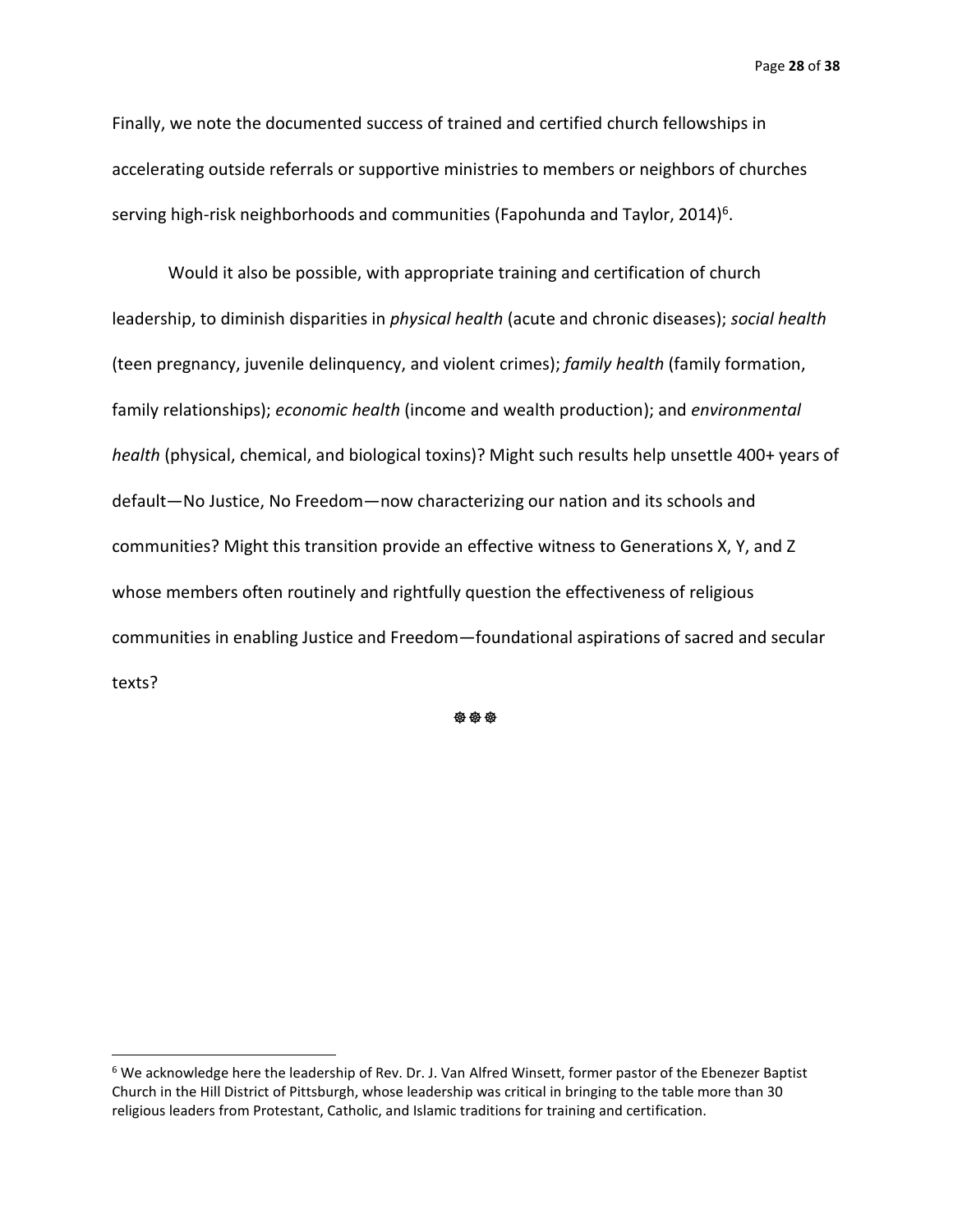#### **References**

- Banaji, Mahzarin R. & Larisa Heiphetz. 2010. Attitudes. In D. T. Gilbert and S. T. Fiske, eds. *Handbook of social psychology*. Hoboken, NJ: John Wiley & Sons.
- Barna (2019). What is the church's role in racial reconciliation? Research Releases in Culture & Media, July 30.
- Brown, William. P. 2017. *A handbook to Old Testament Exegesis.* Westminster John Knox Press, Louisville, Ky., Pp 18-19.

Coalition for Community Schools (2020).<http://www.iel.org/>

Fapohunda, A. and J. Taylor. 2014. Addressing Consumer Access and Utilization in the Hill District among African Americans Using the Behavioral Health Initiative Model. *Journal of Race and Policy. Special Edition*.

McCann, Adam. 2020. 2020's best states for racial equality in education.

[https://wallethub.com/edu/states-education-with-the-most-racial-](https://wallethub.com/edu/states-education-with-the-most-racial-equality/75962/#methodology)

[equality/75962/#methodology](https://wallethub.com/edu/states-education-with-the-most-racial-equality/75962/#methodology)

Johnston, William R., John Engberg, Isaac M. Opper, Lisa Sontag-Padilla, and Lea Xenakis, 2020. Illustrating the Promise of Community Schools: An Assessment of the Impact of the New York City Community Schools Initiative. City of New York.

[https://www.rand.org/pubs/research\\_reports/RR3245.html.](https://www.rand.org/pubs/research_reports/RR3245.html)

*The New Pittsburgh Courier*, May 22, 2008. Lincoln Tech's Engineering Robotics Students Invited to a Historically Black University.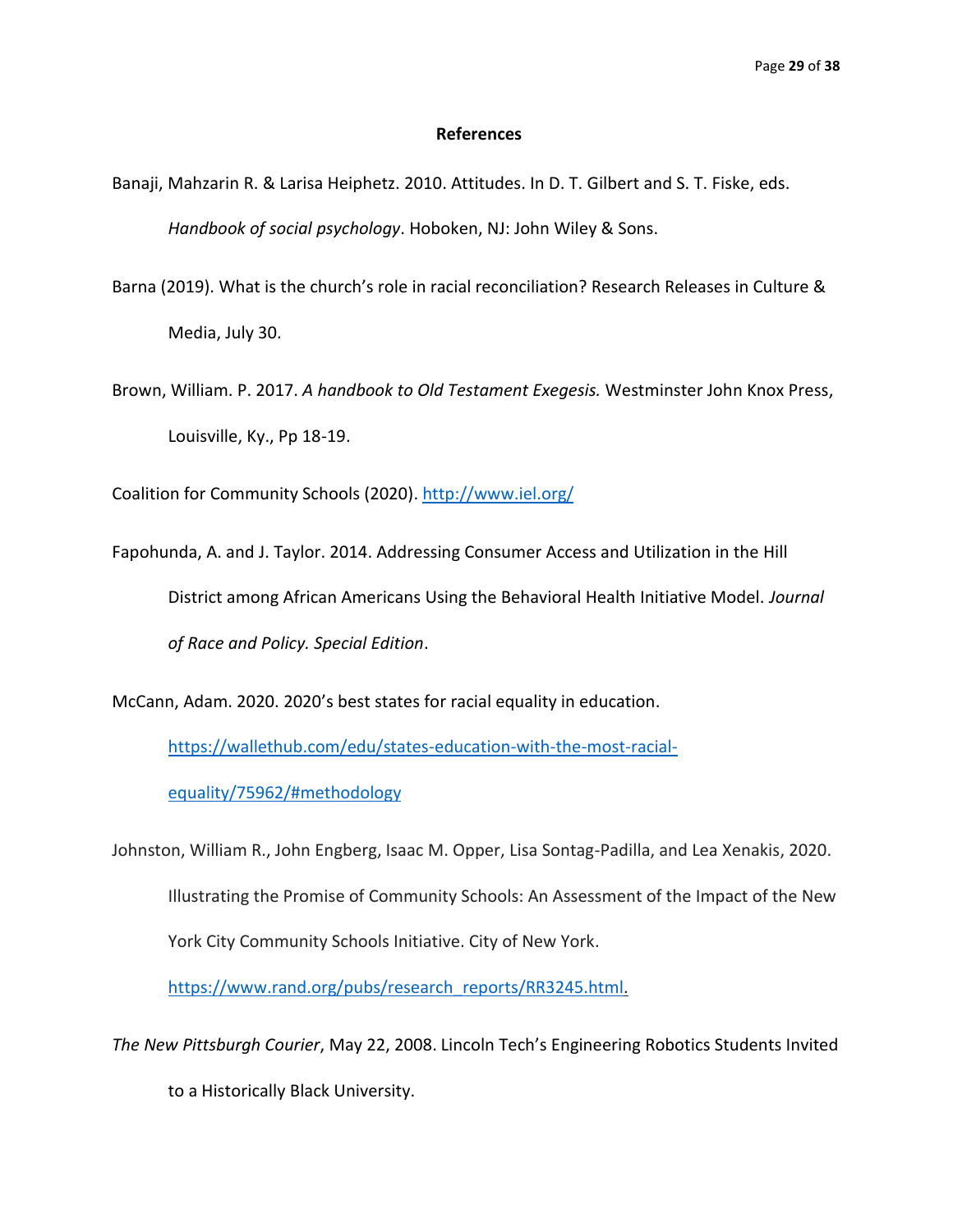- Taylor, Jerome 1990. Relationship between internalized racism and marital satisfaction. *The Journal of Black Psychology, 16*, 45-53.
- Taylor, Jerome. 2005. Achieving excellence in urban schools: pitfalls, pratfalls, and evolving opportunities. *Negro Educational Review*, *56* (4), 259-283.
- Taylor, Jerome. 2014a. I. *Educational justice: Eliminating racial, socioeconomic, and gender gaps. Invited sub-mission to President Obama's White House Initiative on Educational Excellence for African Americans.* Department of Africana Studies, University of Pittsburgh.
- Taylor, Jerome. 2014b. III. *Toward a general theory of just outcomes: Pilot applications to just academic, vocational, and health outcomes.* Invited submission to President Obama's White House Initiative on Educational Excellence for African Americans. Department of Africana Studies, University of Pittsburgh.
- Taylor, Jerome. 2017*. Justice Works*: Beacon of Hope from the Hill. Center for Family Excellence, Inc., Pittsburgh, Pennsylvania.
- Taylor, Jerome and Beryl Jackson. 1990. Factors affecting alcohol consumption in Black women: Part II. *International Journal of the Addictions, 25*, 1415-1427.
- Taylor, J., Kyere, E., & King, Ѐ. (2018). A Gardening Metaphor: A Framework for Closing Racial Achievement Gaps in American Public Education System:. *Urban Education*, 004208591877072.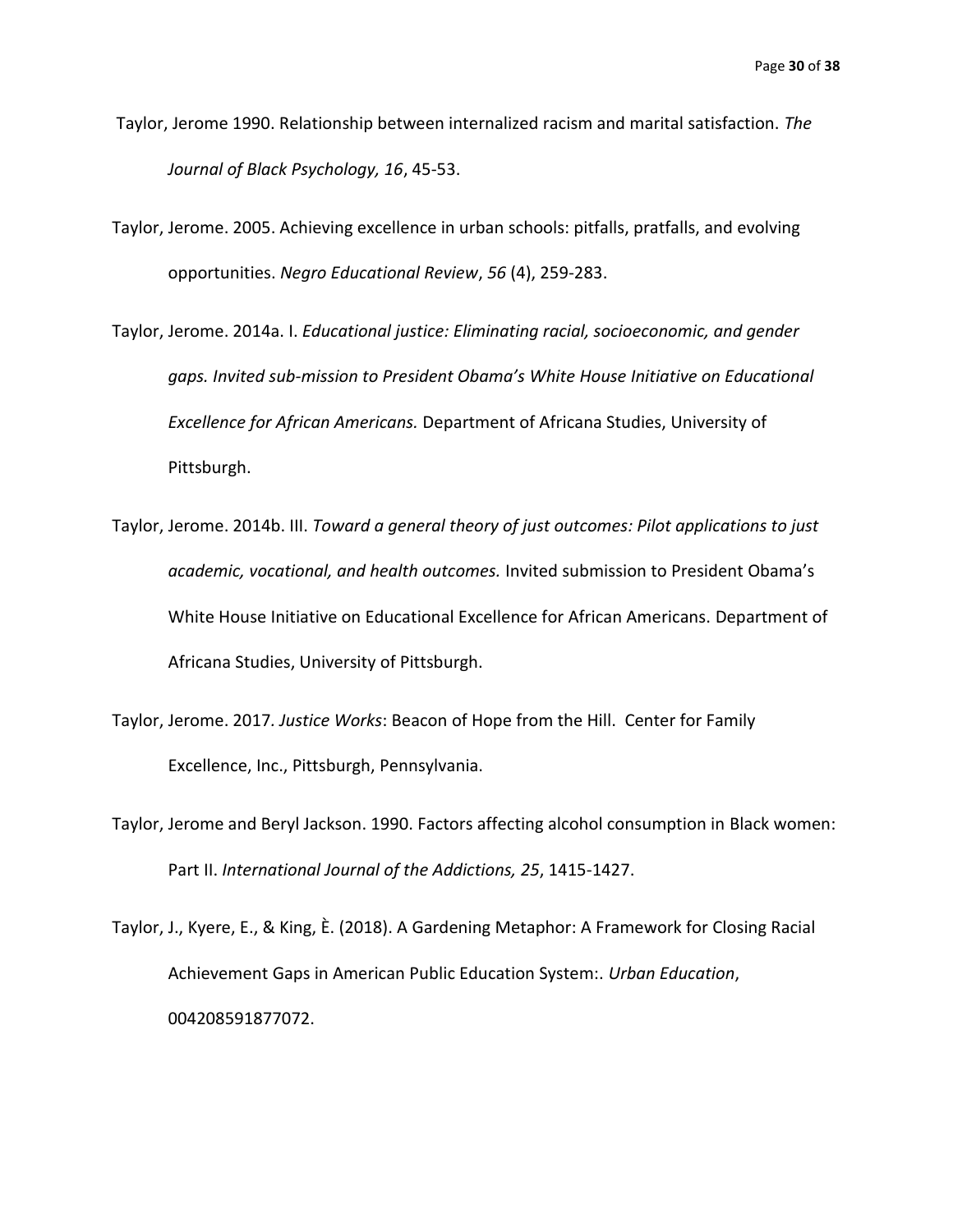Taylor, Jerome, Huberta Jackson-Lowman, Chioma Obiechina, and Margery Lewis. 1997. Diunital policy: A proposal to enhance academic achievement in the inner city. In *African American Children, Youth and Parenting*, ed. R.L. Jones. Cobb & Henry: Hampton, VA.

Taylor, Jerome. and Malik Kouyaté. 2003. Achievement gap between Black and White students: Theoretical analysis with recommendations for remedy. In *Handbook of racial ethnic minority psychology,* eds. A. Burlew, B. Guillermo, J. Trimble, and F. Leung. Sage Publications: Thousand Oaks, CA

- Taylor, Jerome, Eric Kyere, and Epryl King. 2018. A Gardening Metaphor: A framework for closing racial achievement gaps in American public education systems. *Urban Education*, 0042085918770721.
- Taylor, Jerome, and John A. Rogers. 1993. Relationship between cultural identity and exchange disposition. *Journal of Black Psychology*, *19* (3), 248-265.
- Taylor, J. and Michael T. Tillotson. 2017a. Interrogating Justice and Freedom: A Forty-Year History. Department of Africana Studies, University of Pittsburgh.
- Taylor, Jerome and Michael Tillotson. 2017b. Lecture Notes: Toward a theory of Justice and Freedom. Department of Africana Studies, University of Pittsburgh.
- Taylor, Jerome, Sakai Turner, and Margaret Lewis. 1999. Valucation: definition, theory, and methods. In *Advances in African American Psychology,* ed. R.L. Jones. Cobb & Henry: Hampton, VA.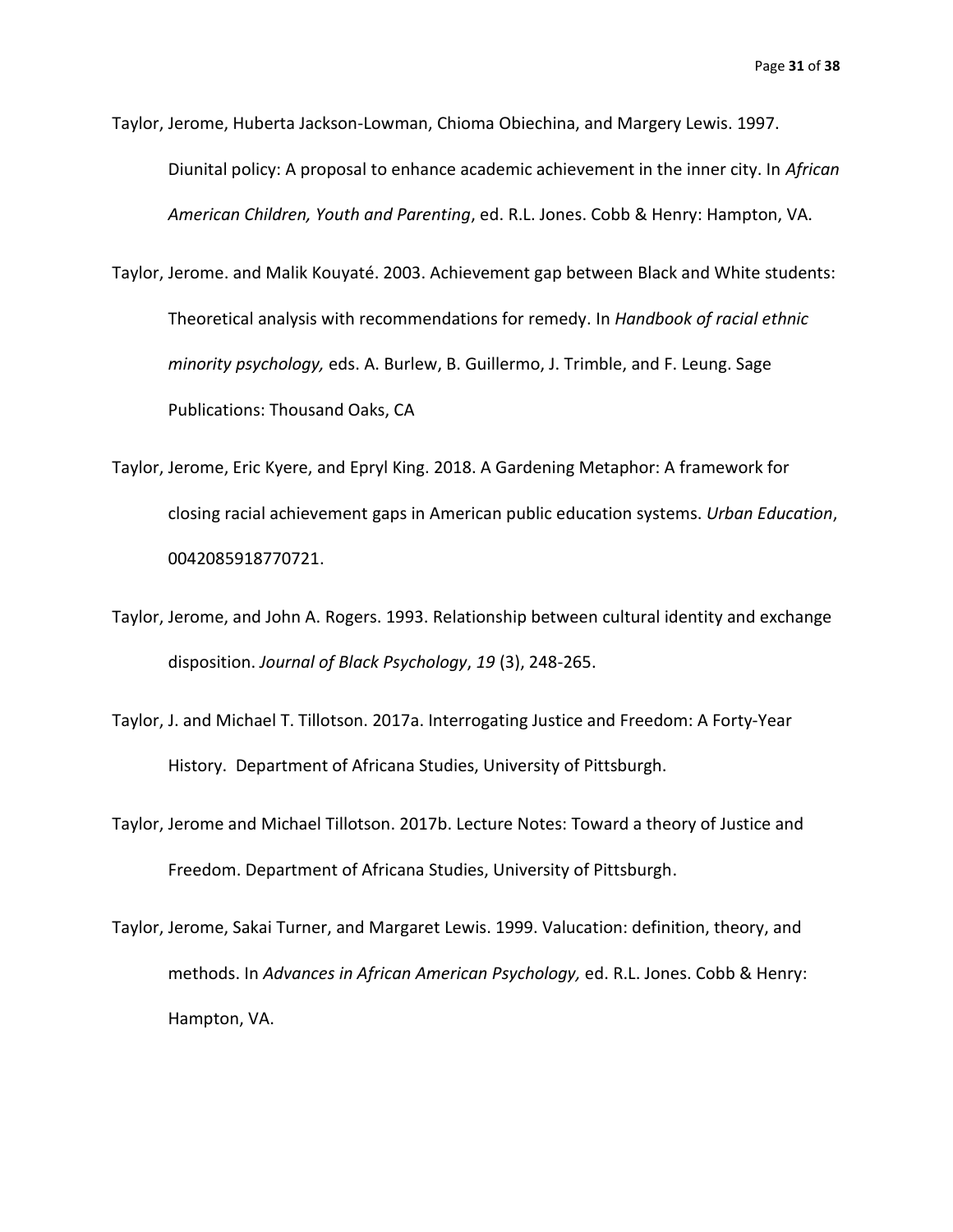- Taylor, Jerome, Sekai Turner, Carrie Underwood, Agnes Franklin, Ethel Jackson, and Vaughn Stagg. 1994. Values for Life: Preliminary evaluation of the educational component. *Journal of Black Psychology, 20*, 210-233.
- Tillotson, Michael T. 2011. *Invisible Jim Crow: Contemporary ideological threats to the internal security of African Americans*. African World Press: Trenton, N.J.
- Tillotson, Michael. T., and Willa M. Doswell. 2014. Finding a Voice: An allocentric worldview to guide effective reduction of behavioral health disparities in African Americans. *Journal of African American Studies*, *19(1)*, 65-78.
- Tull, Eugene S., Willa M. Doswell, and Malcolm A. Cort. 2015. The association of Afro-Caribbean immigrants' feelings of disconnection from the community with the metabolic syndrome. *Journal of Immigrant and Minority Health, 17(6)*, 1848-1853.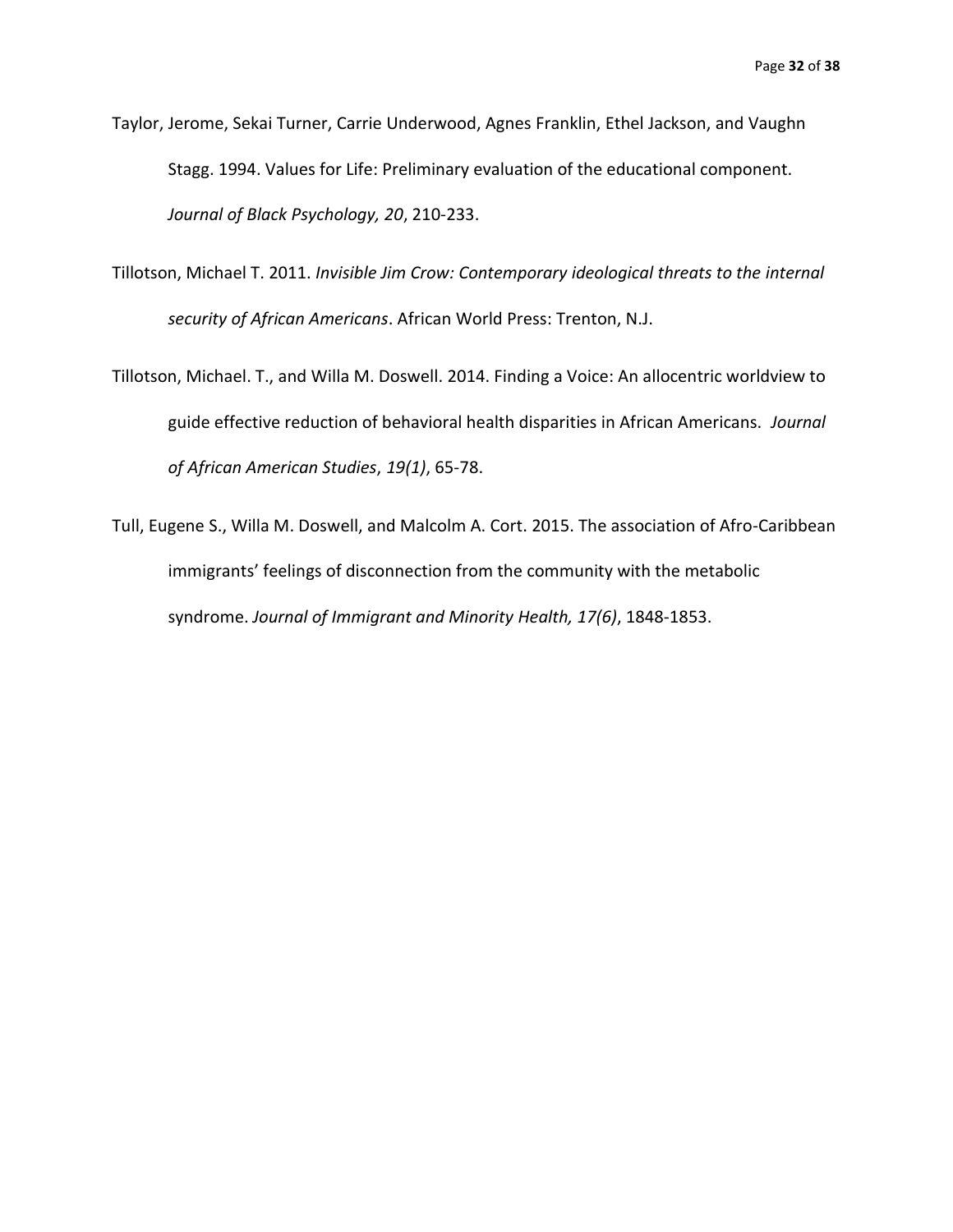### **Exhibits**



**1 High School Graduation:** Black rate is 80 percent of the White rate.

**2 Bachelor's Degrees:** Black rate is 51 percent of the White rate.

**3 Master's or higher Degrees:** Black rate is 38 percent of the White rate.

**1 Income:** Black income is 59 percent of White income.

**2 Family Intergenerational Mobility:** Black children of middle-class parents are 45 percent as likely as children of White parents to have incomes greater than their parents.

**3 Net Worth:** Black net worth is about 8 percent of White net worth**.**

**1 Computer Occupations:** Black participation is 11 percent of White participation.

**2 Mathematical Occupations:** Black participation is 12 percent of White participation.

#### **3 Engineering Occupations:**

Black participation is 7 percent of White participation.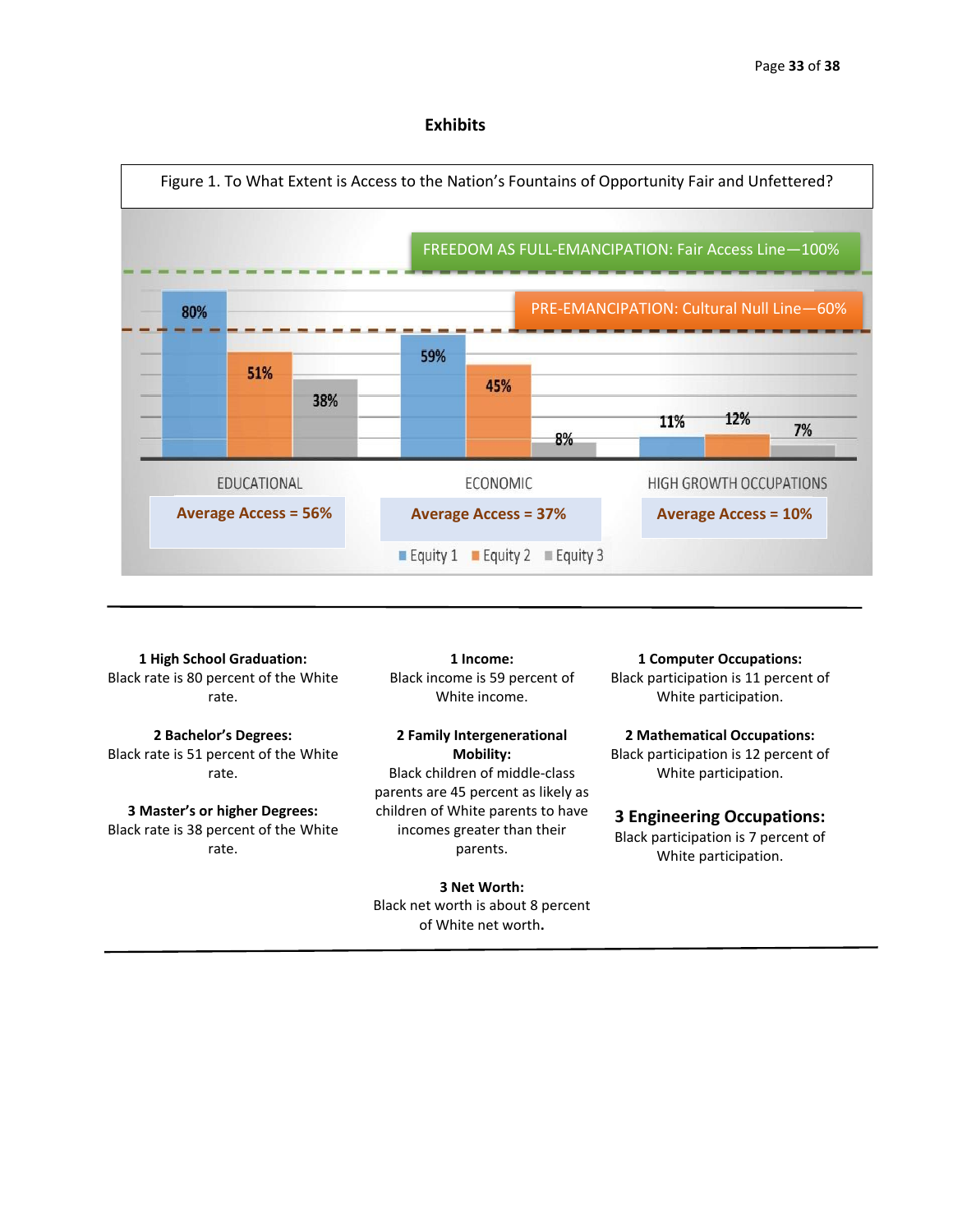

Expected linkages between Cases (1 Justice and Freedom Standard; 2 Justice Alone Standard; 3 Freedom Alone Standard; and 4 Neither Justice Nor Freedom Standard) and policies and practices that enable the recovery and transformation of challenged neighborhoods and communities.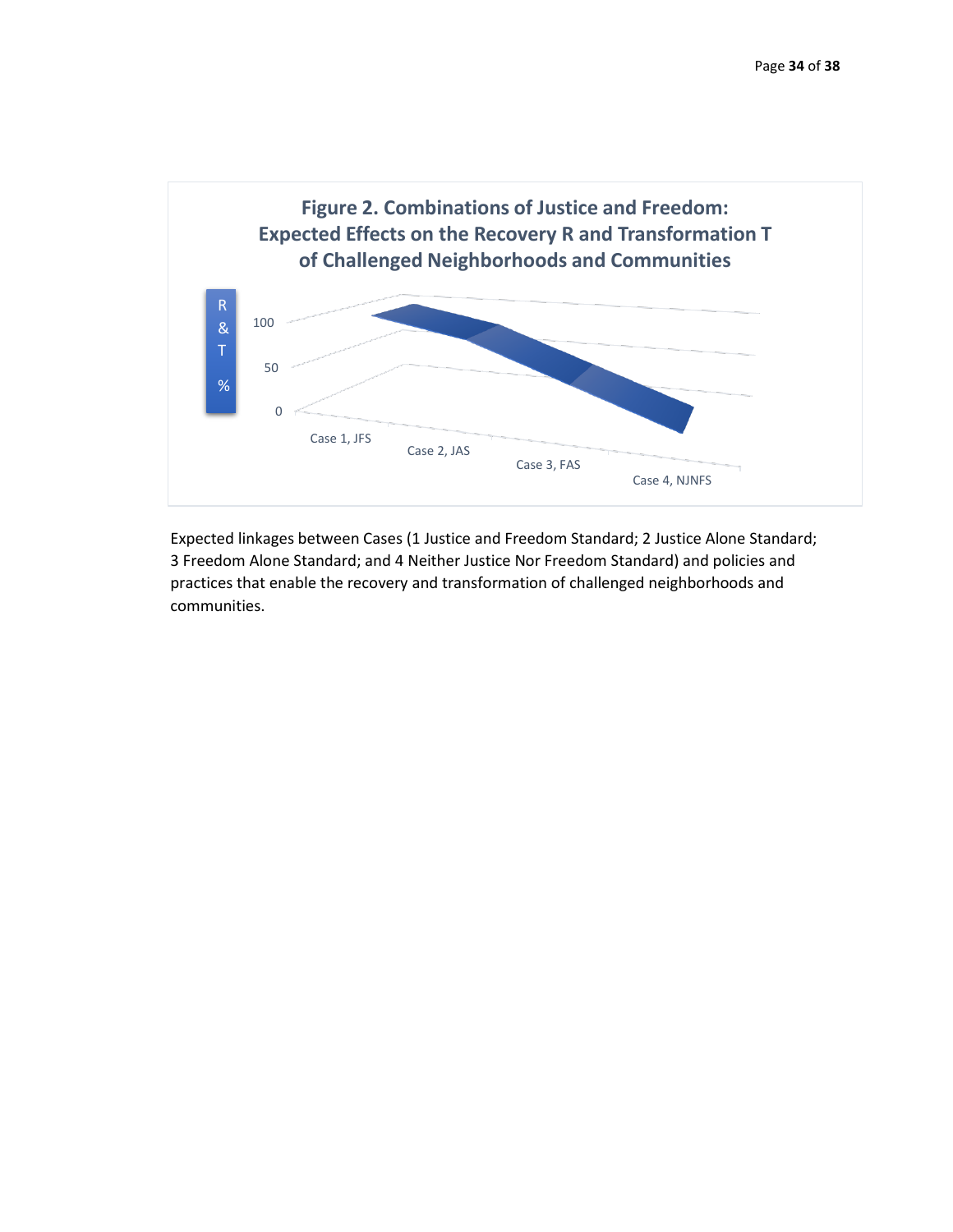

These 917 oppression years are direct and indirect sources of former and current wideranging disparities now characterizing Black life in America—the human costs of America's default position (NJNFS) which can be attenuated and reversed by policies and practices that enable Justice and Freedom (JFS) even in unjust and unfair places.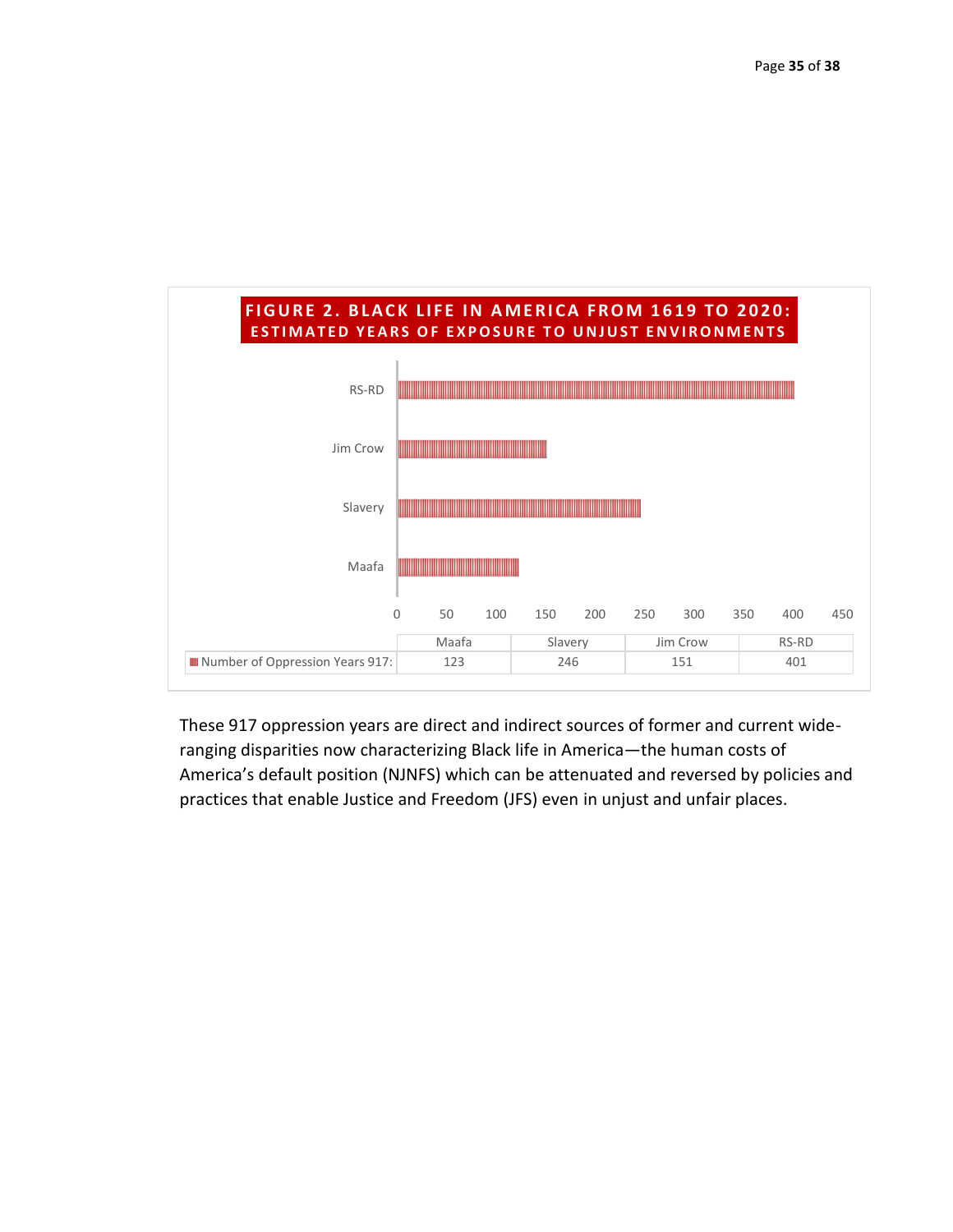**Occupational**



# **Figure 4. Africana Theory of Justice and Freedom:** *The Role of ACED (Pronounced 'aced')*

**Utilizing personal, local, state, national, and global narratives, data, and exhibits that**  *continually drive home* **the costs of racism, sexism, classism, or oppression targeted** 

**Certifying: Identifying policies and practices**  *accelerate* **movement toward just and fair** 

coalitions between local communities and public entities that enable and sustain the drive toward just and

**Establishing a virtual community of users that will provide consultation and skilled user assistance in improving quality of implementation and quality of outcomes ongoingly—over changing times,**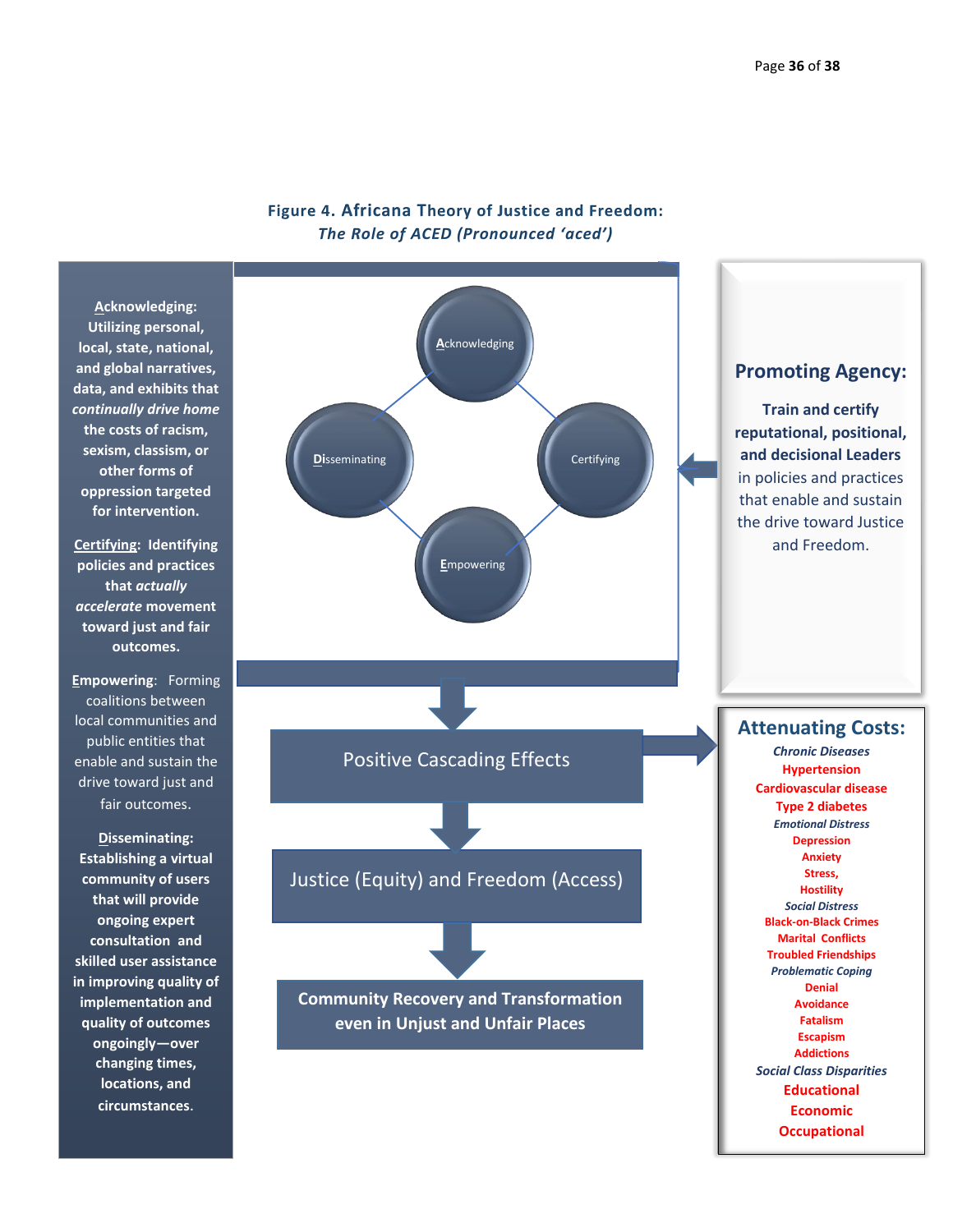| Table 1. Justice and Freedom: |                                        |                |  |  |  |  |
|-------------------------------|----------------------------------------|----------------|--|--|--|--|
| <b>Logical Combinations</b>   |                                        |                |  |  |  |  |
| Freedom<br>(Fair<br>Access)?  | <b>Justice</b><br>(Equitable Outcome)? |                |  |  |  |  |
|                               | <b>YES</b>                             | ΝO             |  |  |  |  |
| <b>YES</b>                    | 1                                      | $\overline{2}$ |  |  |  |  |
| ΝO                            | 3                                      | 4              |  |  |  |  |

**Freedom:** Do racial, socioeconomic, or gender groups have fair and unfettered access to the nation's opportunity structures?

**Equity:** Have racial or socioeconomic or gender inequities been eliminated?